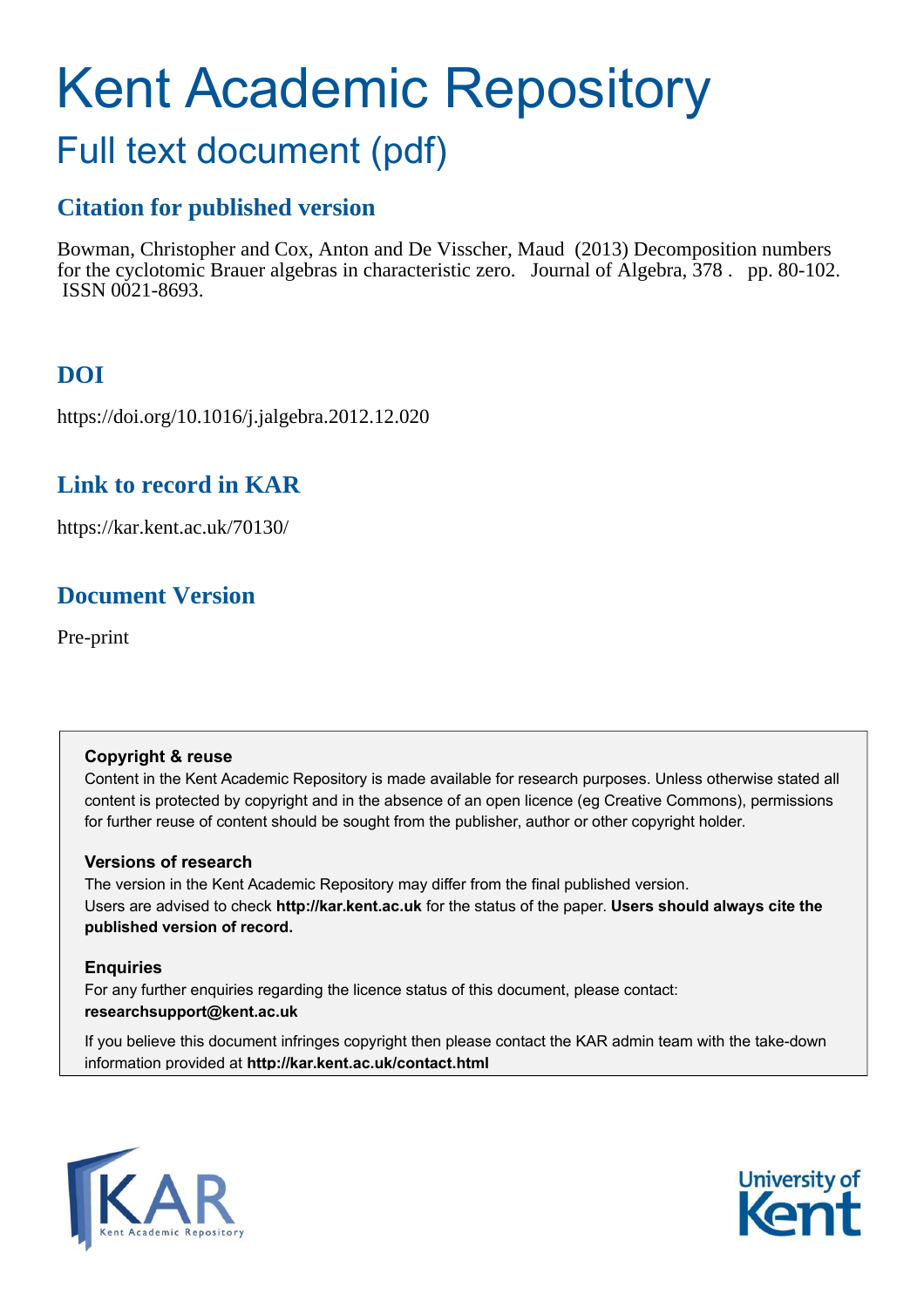## DECOMPOSITION NUMBERS FOR THE CYCLOTOMIC BRAUER ALGEBRAS IN CHARACTERISTIC ZERO

C. BOWMAN, A. G. COX, AND M. DE VISSCHER

Abstract. We study the representation theory of the cyclotomic Brauer algebra via truncation to idempotent subalgebras which are isomorphic to a product of walled and classical Brauer algebras. In particular, we determine the block structure and decomposition numbers in characteristic zero.

#### <span id="page-1-0"></span>**INTRODUCTION**

The symmetric and general linear groups satisfy a double centraliser property over tensor space. This relationship is known as Schur–Weyl duality and allows one to pass information between the representation theories of these algebras. The Brauer algebra is an enlargement of the symmetric group algebra and is in Schur-Weyl duality with the orthogonal (or symplectic) group.

The cyclotomic Brauer algebra  $B_n^m$  is a corresponding enlargement of the complex reflection group algebra  $H_n^m$  of type  $G(m, 1, n)$ . This was introduced by [\[HO01\]](#page-19-0) as a specialisation of the cyclotomic BMW algebra, and has been studied by various authors (see for example [\[GH09,](#page-19-1) [RX07,](#page-19-2) [RY04,](#page-19-3) [Yu07\]](#page-19-4)).

The algebra  $H_n^m$  is Morita equivalent to a direct sum of products of symmetric group algebras. One might ask if this equivalence extends to the cyclotomic Brauer algebra. Although there is no direct equivalence, we will see that the underlying combinatorics of  $B_n^m$  is that of a product of classical Brauer and walled Brauer algebras.

Our main result is that certain co-saturated idempotent subalgebras of  $B_n^m$  are isomorphic to a product of classical Brauer and walled Brauer algebras. Over a field of characteristic zero, this induces isomorphisms between all higher extension groups  $Ext^{i}(\mathcal{F}(\Delta), -)$ . Hence we obtain the decomposition numbers and block structure of the cyclotomic Brauer algebra in characteristic zero from the corresponding results for the Brauer and walled Brauer algebras [\[Mar,](#page-19-5) [CD11\]](#page-18-0).

We exhibit a tower of recollement structure [\[CMPX06\]](#page-18-1) for  $B_n^m$ , and discuss certain signed induction and restriction functors associated with this. We expect that this structure will also be a useful tool in the positive characteristic case.

Diagrams for the cyclotomic Brauer algebra come with an orientation due to the relationship with the cyclotomic BMW algebra. However, one can define a similar algebra without orientation, which we shall call the unoriented cyclotomic Brauer algebra. In an Appendix we show that our results can be easily modified for this algebra, to reduce its study to a product now just of Brauer algebras. The advantage of this unoriented version is that analogues can be defined associated to general complex reflection groups of type  $G(m, p, n)$ ; we will consider the representation theory of such algebras in a subsequent paper.

*Date*: September 14, 2018.

<sup>2000</sup> *Mathematics Subject Classification.* 20C30.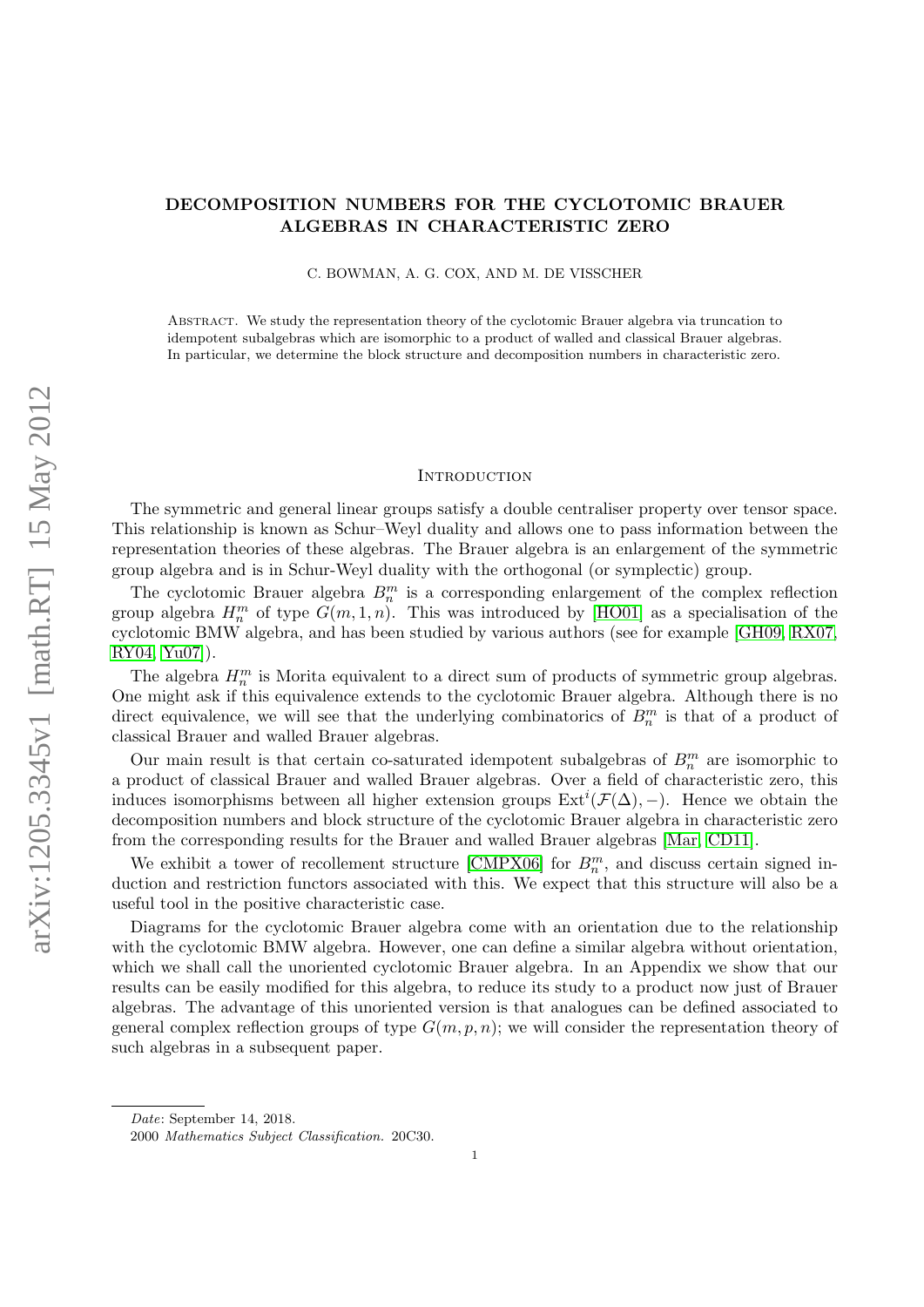#### 2 C. BOWMAN, A. G. COX, AND M. DE VISSCHER

#### <span id="page-2-0"></span>1. Cyclotomic Brauer algebras

In this section we define the cyclotomic Brauer algebra,  $B_n^m = B_n^m(\delta)$  over an algebraically closed field k of characteristic  $p \geq 0$ . We assume throughout the paper that m is invertible in k and we fix a primitive m-th root of unity  $\xi$ .

#### 1.1. Definitions

Given  $m, n \in \mathbb{N}$  and  $\delta = (\delta_0, \ldots, \delta_{m-1}) \in k^m$ , the cyclotomic Brauer algebra  $B_n^m(\delta)$  is a finite dimensional associative k-algebra spanned by certain Brauer diagrams. An  $(m, n)$ -diagram consists of a *frame* with n distinguished points on the northern and southern boundaries, which we call nodes. We number the northern nodes from left to right by  $1 \dots n$  and the southern nodes similarly by  $1, \ldots, \bar{n}$ . Each node is joined to precisely one other by a strand; strands connecting the northern and southern edge will be called through strands and the remainder arcs. There may also be closed loops inside the frame, those diagrams without closed loops are called *reduced* diagrams.

Each strand is endowed with an orientation and labelled by an element of the cyclic group  $\mathbb{Z}/m\mathbb{Z}$ . We may reverse the orientation by relabelling the strand with the inverse element in  $\mathbb{Z}/m\mathbb{Z}$ . We identify diagrams in which the strands connect the same pairs of nodes and (after being identically oriented) have the same labels.

As a vector space,  $B_n^m$  is the k-span of all reduced  $(m, n)$ -diagrams. Figure [1](#page-1-0) gives an example of two such elements in  $B_6^3(\delta)$ .

<span id="page-2-1"></span>

<span id="page-2-3"></span><span id="page-2-2"></span>FIGURE 1. Two elements in  $B_6^3(\delta)$ .

We define the product  $x \cdot y$  of two reduced  $(m, n)$ -diagrams x and y using the concatenation of x above y, where we identify the southern nodes of x with the northern nodes of y. More precisely, we first choose compatible orientations of the strands of x and y. Then we concatenate the diagrams and add the labels on each strand of the new diagram to obtain another  $(m, n)$ -diagram.

Any closed loop in this  $(m, n)$ -diagram can be oriented such that as the strand passes through the leftmost central node in the loop it points downwards. If this oriented loop is labelled by  $i \in \mathbb{Z}/m\mathbb{Z}$ then the diagram is set equal to  $\delta_i$  times the same diagram with the loop removed.

*Example* [1.](#page-1-0)1.1. Consider the product  $x \cdot y$  of the elements in Figure 1. After concatenation we obtain the element in Figure [2.](#page-2-0) Reading from left to right in the diagram we have that  $1 - 0 \equiv 1$ ,  $2 + 2 \equiv 1$ , and  $1 - 2 - 1 + 0 \equiv 1$ , (mod 3) and therefore we obtain the reduced diagram in Figure [3](#page-2-1) by removing the closed loop labelled by 1, and multiply by  $\delta_1$ .

From now on, we will omit the label on any strand labelled by  $0 \in \mathbb{Z}/m\mathbb{Z}$ .

We will need to speak of certain elements of the algebra with great frequency. Let  $t_{i,j}$  (for  $1 \leq i, j \leq n$ ) be the diagram with only 0 labels and having through strands from i to  $\overline{j}$ , j to  $\overline{i}$ , and l to  $\overline{l}$  for all  $l \neq i, j$ . Let  $t_i^r$  (for  $1 \leq i \leq n$  and  $0 \leq r \leq m-1$ ) be the diagram with through strands from  $l$  to  $l$  for all  $l$ , with the through strand from i labelled by r and all other labels being 0. These elements are illustrated in Figure [4.](#page-2-2) We let  $e_{i,j}$  (for  $1 \leq i,j \leq n$ ) be the diagram with only 0 labels and having arcs from i to j and  $\bar{i}$  to  $\bar{j}$ , and through strands from l to  $\bar{l}$  for all  $l \neq i, j$ . This element is illustrated in Figure [5.](#page-2-3)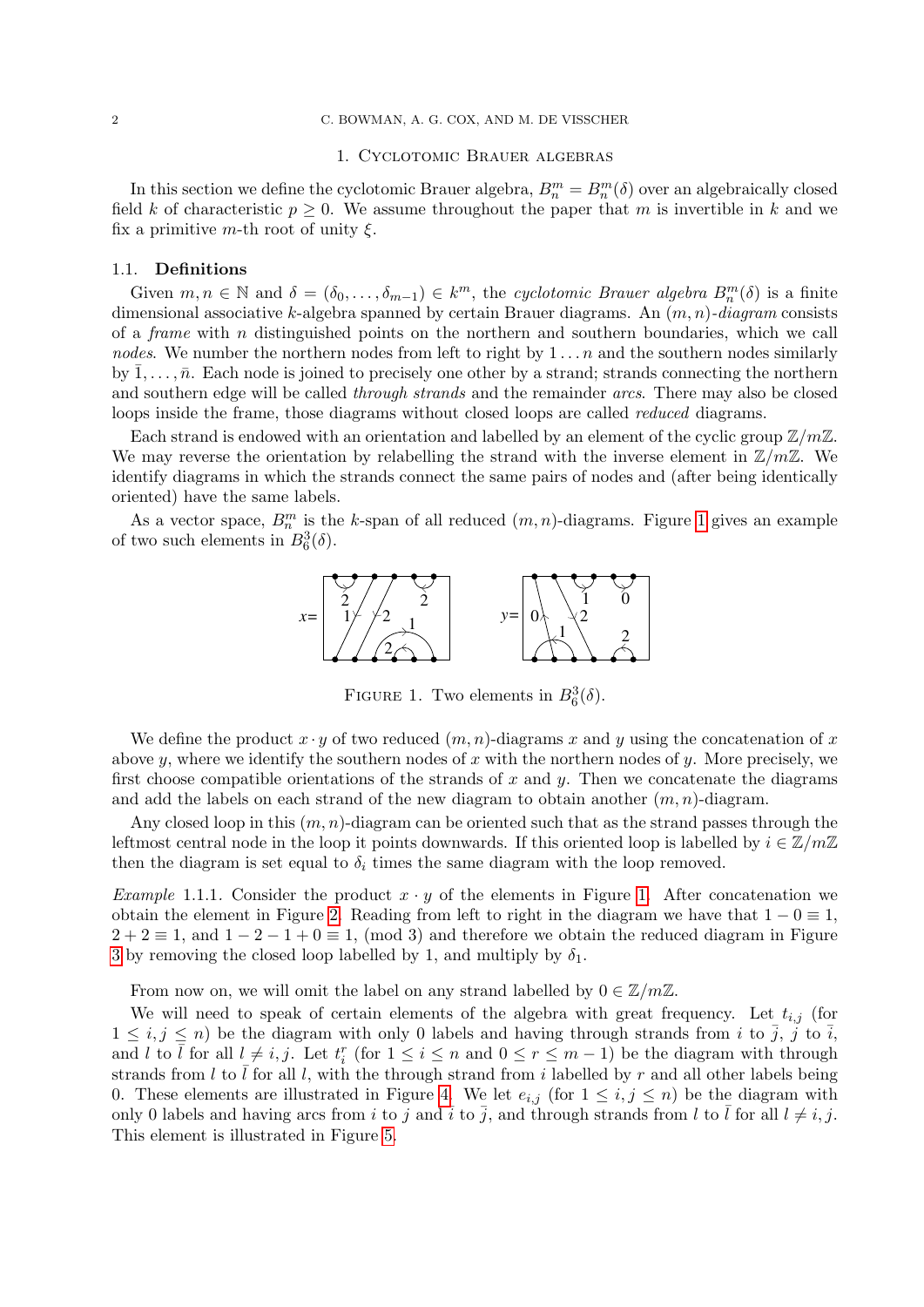

FIGURE 2. The unoriented and unreduced product of  $x$  and  $y$ .



FIGURE 3. The reduced product of  $x$  and  $y$ .

The elements  $t_{i,i+1}$  (with  $i \leq n-1$ ) and  $t_1^1$  are generators of the group algebra

$$
H_n^m = k((\mathbb{Z}/m\mathbb{Z}) \wr \Sigma_n)
$$

as a subalgebra of  $B_n^m(\delta)$ . Note that  $B_1^m(\delta) \cong k(\mathbb{Z}/m\mathbb{Z})$ ; for convenience, we set  $B_0^m(\delta) = k$ . It is easy to see that the cyclotomic Brauer algebra is generated by the elements  $t_{i,i+1}, t_1^1$ , and  $e_{1,2}$  (for  $i \leq n-1$ ).



FIGURE 4. The elements  $t_{i,j}$  and  $t_i^r$ .



FIGURE 5. The element  $e_{i,j}$ .

We have defined the cyclotomic Brauer algebra in terms of  $\delta = (\delta_0, \ldots, \delta_{m-1}) \in k^m$ . However, we shall find that it is signed polynomials in these parameters which govern the representation theory of the algebra.

Definition 1.1.2. For each  $0 \le r \le m-1$  we define the rth signed cyclotomic parameter to be

$$
\overline{\delta}_r = \frac{1}{m} \sum_{i=0}^{m-1} \xi^{ir} \delta_i.
$$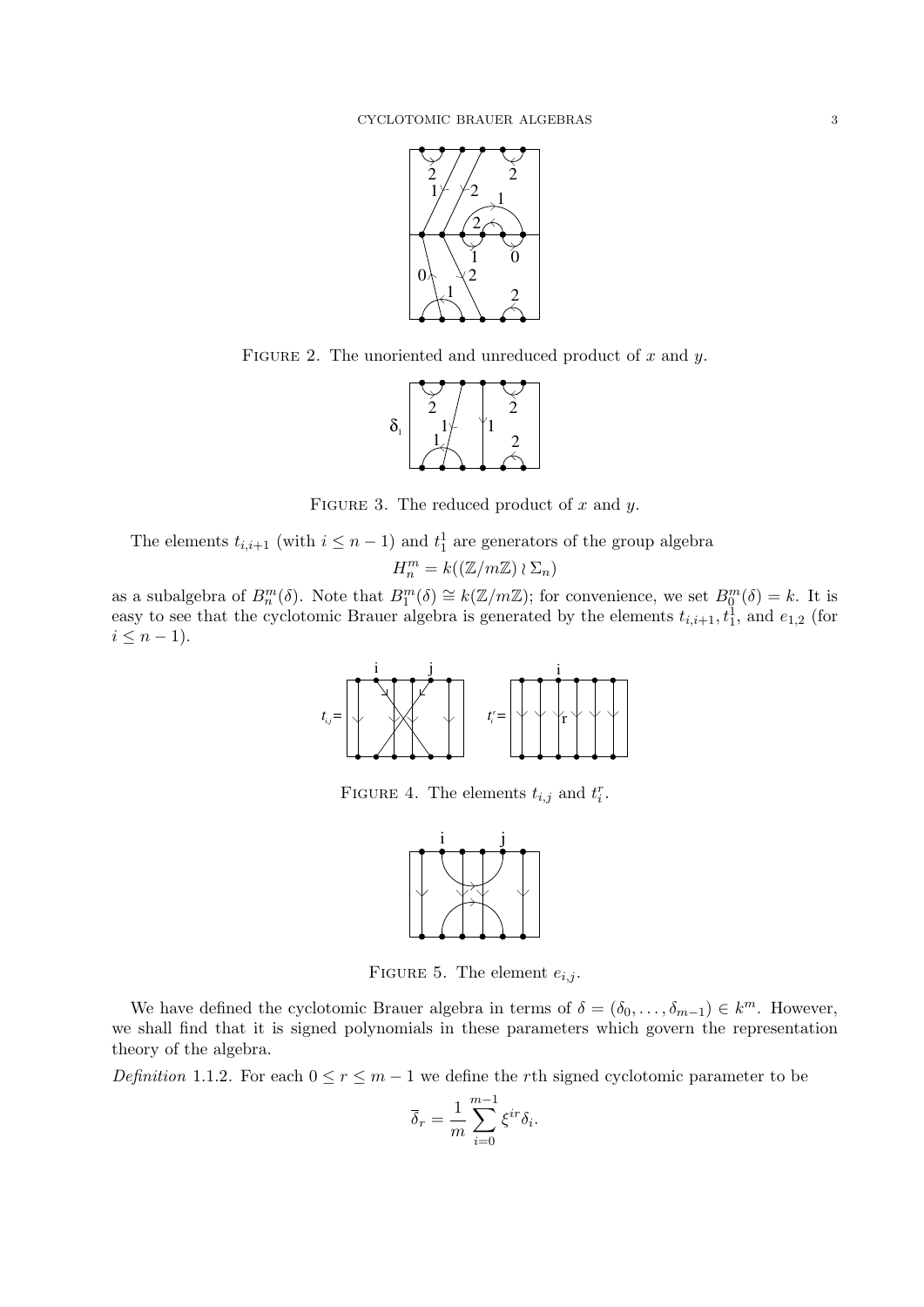Note that  $\overline{\delta}_r$  and  $\overline{\delta}_{m-r}$  are swapped by the map  $\xi \leftrightarrow \xi^{-1}$ .

Remark 1.1.3. Cyclotomic Brauer algebras were originally defined by Häring-Oldenburg [\[HO01\]](#page-19-0). Our definition can easily be seen to be equivalent to that of Rui and his collaborators (see [\[RY04\]](#page-19-3) and [\[RX07\]](#page-19-2)). The version considered by Goodman and Hauschild Mosley [\[GH09\]](#page-19-1) and Yu [\[Yu07\]](#page-19-4) is the specialisation of this algebra obtained by setting  $\delta_r = \delta_{m-r}$ .

Remark 1.1.4. In [\[RY04\]](#page-19-3) and [\[RX07\]](#page-19-2) semi-simplicity conditions are given for  $B_n^m$  in terms of the signed parameters. We note that there is a mistake in the statement of [\[RY04,](#page-19-3) Theorem 8.6] which runs through both of these papers. This is a simple misreading of the (correct) circulant matrices calculated in the proof of the theorem.

Their vanishing conditions are given in terms of  $\overline{\delta}_r - m\epsilon_{(r,0)}$  where  $\epsilon_{(r,0)}$  is the Kronecker function. Correct versions of these statements can be deduced by substituting this by  $\delta_r - m\epsilon_{(r,m-r)}$ . Compare [\[CDDM08,](#page-18-2) Theorem 6.2] and [\[CDM09,](#page-18-3) Proposition 4.2] to see how the  $-m\epsilon_{(r,m-r)}$  relates to the semi-simplicity of the Brauer algebra versus the walled Brauer algebra.

Remark 1.1.5. We have that  $B_n^2(\delta)$  is a subalgebra of the recently defined Brauer algebra of type  $C_n$  (see [\[CLY\]](#page-18-4)). This can be seen by 'unfolding' the diagrams (as outlined in [\[MGP07,](#page-19-6) Section 4.3]) and using [\[Bow,](#page-18-5) Theorem 3.6].

## 1.2. Classical Brauer and walled Brauer algebras

The classical Brauer algebra  $B(n, \delta)$  ( $\delta \in k$ ) is given by the particular case  $B_n^1(\delta)$  with  $\delta_0 = \delta$ . Note that the orientation of the strands in Brauer diagrams plays no role in this case and so can be ignored.

The walled Brauer algebra  $WB(r, s, \delta)$  is the subalgebra of  $B(r + s, \delta)$  spanned by the so-called walled Brauer diagrams. Explicitly, we place a vertical wall in the  $(r+s)$ -Brauer diagrams after the first r northern (resp. southern) nodes and we require that arcs must cross the wall and through strands cannot cross the wall.

## 2. REPRESENTATIONS OF  $H_n^m$

In this section we review the construction of the Specht modules for the group algebra  $H_n^m$  of the complex reflection group  $(\mathbb{Z}/m\mathbb{Z})\wr\Sigma_n$ .

## 2.1. Compositions and partitions

 $\sum_{i=0}^{m-1} \omega_i = n$ . A partition is a finite decreasing sequence of non-negative integers. An *m-partition* An *m-composition* of *n* is an *m*-tuple of non-negative integers  $\omega = (\omega_0, \dots, \omega_{m-1})$  such that of *n* is an *m*-tuple of partitions  $\lambda = (\lambda^0, \dots, \lambda^{m-1})$  such that  $\sum_{i=0}^{m-1} |\lambda^i| = n$  (where  $|\lambda^i|$  denotes the sum of the parts of the partition  $\lambda^i$ ). Given an m-partition  $\lambda$  we associate the m-composition  $|\lambda| = (|\lambda^0|, |\lambda^1|, \ldots, |\lambda^{m-1}|).$ 

For an *m*-composition of *n*, 
$$
\omega
$$
, we define another *m*-composition  $[\omega]$  by

$$
[\omega]=([\omega_0],[\omega_1],\ldots,[\omega_{m-1}]=n)
$$

where  $[\omega_r] = \sum_{i=0}^r \omega_i$  for  $0 \le r \le m-1$ . For an *m*-partition  $\lambda$  we define  $[\lambda] = [|\lambda|]$ .

The Young diagram of an m-partition is simply the m-tuple of Young diagrams of each partitions. We do not distinguish between the m-partition  $\lambda$  and its Young diagram. For an m-partition  $\lambda$ , define the set rem( $\lambda$ ) (resp.add( $\lambda$ )) of all *removable boxes* (respectively *addable boxes*) to be those which can be removed from (respectively added to)  $\lambda$  such that the result is the Young diagram of an m-partition. We can refine this by insisting that a removable (respectively addable) box has sign  $\xi^r$  if it can be removed (respectively added) to  $\lambda^r$ , for  $0 \le r \le m-1$ . We denote these sets by  $\xi^r$ -rem( $\lambda$ ) and  $\xi^r$ -add( $\lambda$ ) respectively.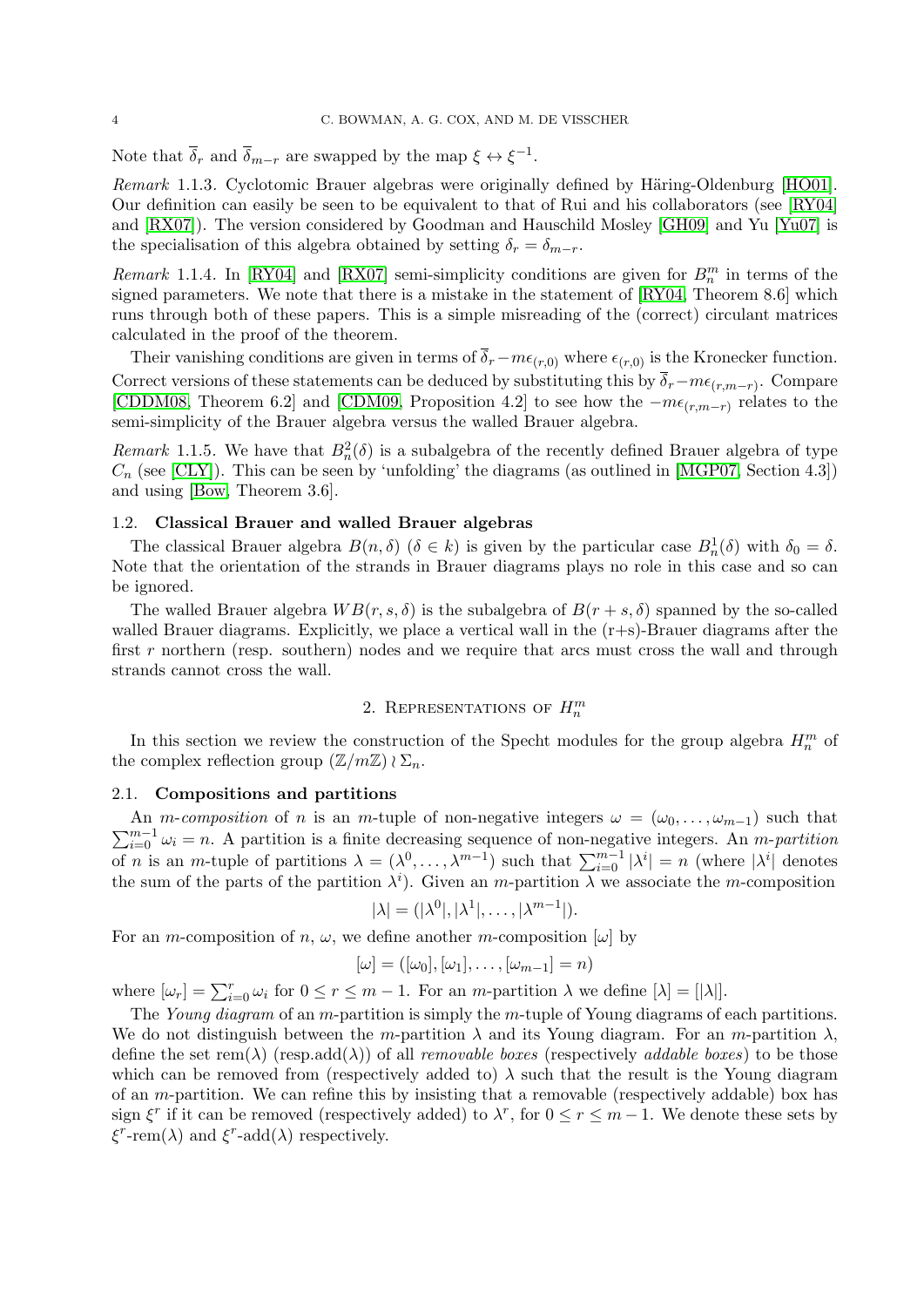#### 2.2. Idempotents

We define some idempotents in  $H_n^m$  which play a very important role in this paper. Note that  $k(\mathbb{Z}/m\mathbb{Z} \times ... \times \mathbb{Z}/m\mathbb{Z})$  occurs naturally as the subalgebra of  $H_n^m$  spanned by all diagrams where node i is connected to node  $\overline{i}$  for all  $1 \leq i \leq n$ . As m is invertible in k we have that  $k(\mathbb{Z}/m\mathbb{Z})$  is semisimple and decomposes into a sum of 1-dimensional modules given by  $\xi^r$   $(0 \le r \le m-1)$ . We denote by  $T_i^r$  the idempotent in the copy of  $k(\mathbb{Z}/m\mathbb{Z})$  on the i-th strand corresponding to  $\xi^r$ . This idempotent is given as follows.

Definition 2.2.1. For each  $1 \leq i \leq n$  and each  $0 \leq r \leq m-1$ , define the idempotent

$$
T_i^r = \frac{1}{m} \sum_{1 \leq q \leq m} \xi^{qr} t_i^q.
$$

Now we will consider certain products of these idempotents. Let  $\omega$  be an m-composition of n. We have

<span id="page-5-1"></span>
$$
0 \leq [\omega_0] \leq [\omega_1] \leq [\omega_2] \leq \ldots \leq [\omega_{m-1}] = n.
$$

So for each  $1 \leq i \leq n$  there is a unique  $0 \leq r \leq m-1$  with

 $[\omega_{r-1}] < i \leq [\omega_r]$ 

(where we set  $[\omega_{-1}] = 0$ ). In this case we write  $i \in [\omega_r]$ . Now we define the idempotent  $\pi_{\omega}$  as follows.

Definition 2.2.2. Let  $\omega$  be an m-composition of n. Then we define

$$
\pi_{\omega} = \prod_{r=0}^{m-1} \prod_{i \in [\omega_r]} T_i^r.
$$

The element  $\pi_{\omega}$  is a linear combination of diagrams, but can be viewed as putting the element  $T^0$  on each of the first  $\omega_0$  strands of the identity diagram, then the element  $T^1$  on each of the next  $\omega_1$  strands,..., and finally  $T^{m-1}$  on each of the last  $\omega_{m-1}$  strands.

## 2.3. Specht modules of  $H_n^m$

For an *m*-composition  $\omega = (\omega_0, \omega_1, \dots, \omega_{m-1})$  of *n* we define the Young subgroup  $\Sigma_{\omega}$  of  $\Sigma_n$  by

 $\Sigma_{\omega} = \Sigma_{\omega_0} \times \Sigma_{\omega_1} \times \ldots \times \Sigma_{\omega_{m-1}}$ 

and the corresponding Young subalgebra  $H^m_\omega$  of  $H^m_n$  by

$$
H^m_\omega = k((\mathbb{Z}/m\mathbb{Z}) \wr \Sigma_\omega).
$$

Definition 2.3.1. Let  $\lambda, \mu$  be m-partitions of n. We say that  $\lambda$  dominates  $\mu$  and write  $\mu \leq_n \lambda$  if

<span id="page-5-0"></span>
$$
[\lambda^{j-1}] + \sum_{i=1}^{k} \lambda_i^j \ge [\mu^{j-1}] + \sum_{i=1}^{k} \mu_i^j
$$

for all  $0 \le j \le m - 1$  and  $k \ge 0$  (where we set  $[\lambda^{-1}] = [\mu^{-1}] = 0$ ).

Given any  $k\Sigma_n$ -module M and any  $r \in \mathbb{Z}/m\mathbb{Z}$  we define the  $H_n^m$ -module  $M^{(r)}$  by setting  $M^{(r)}\downarrow_{\Sigma_n} = M$  and each  $t_i$   $(1 \leq i \leq n)$  acts on  $M^{(r)}$  by scalar multiplication by  $\xi^r$ . In particular, if  $\lambda$  is a partition of n and we denote by  $S(\lambda)$  the corresponding Specht module for  $k\Sigma_n$  then we have an  $H_n^m$ -module  $S(\lambda)^{(r)}$  for each  $0 \le r \le m-1$ . This module is the Specht  $H_n^m$ -module labelled by  $(\emptyset, \ldots, \emptyset, \lambda, \emptyset, \ldots, \emptyset)$  where  $\lambda$  is in the r-th position. More generally we have the following result.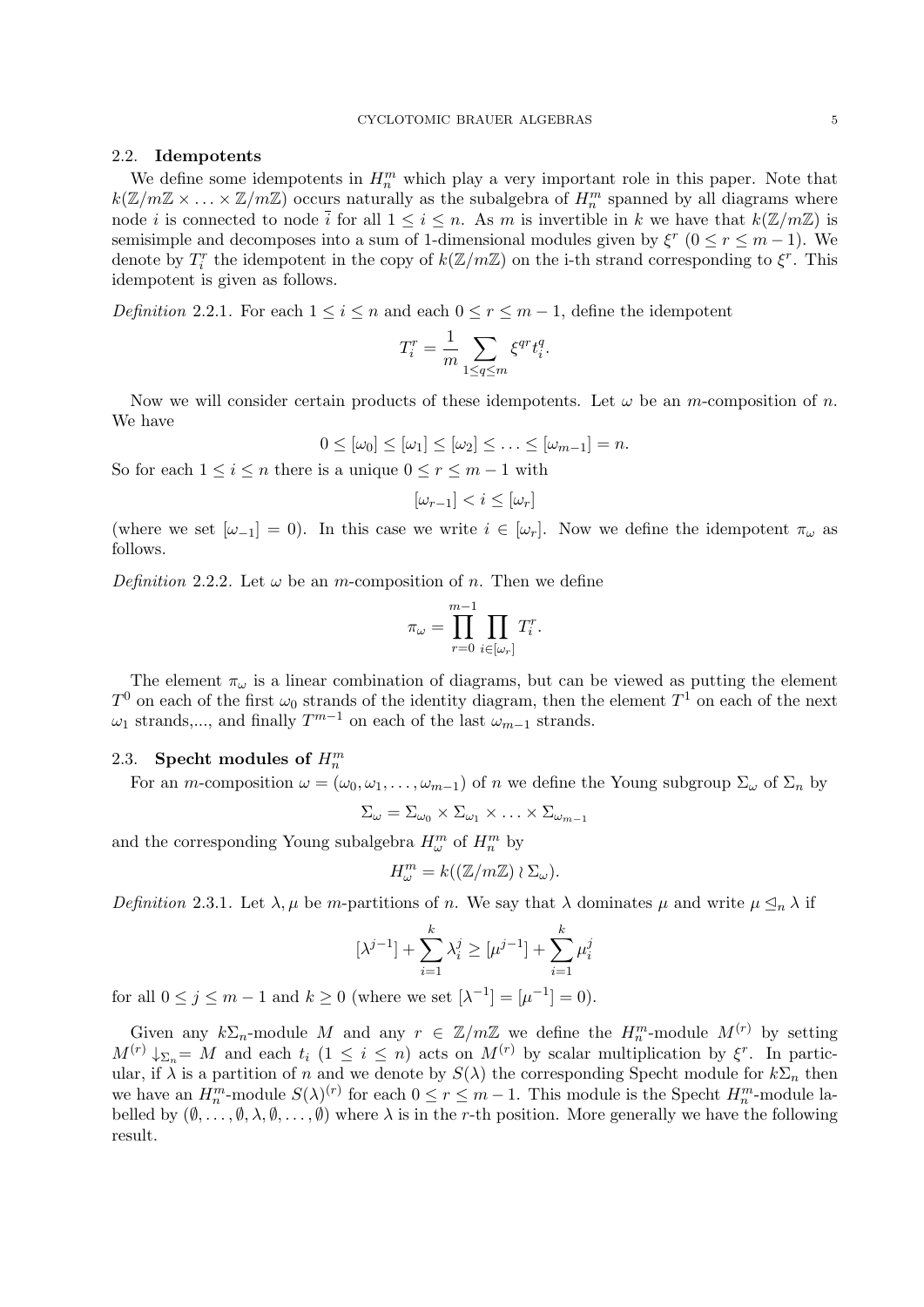**Proposition 2.3.2** (Section 5 of [\[GL96\]](#page-19-7)). The algebra  $H_n^m$  is cellular with respect to the dominance order  $\leq_n$  on the set of m-partitions of n. For a given m-partition  $\lambda$  of n, the cell module  $S(\lambda)$  is given by

$$
\mathbf{S}(\lambda) \cong (S(\lambda^0)^{(0)} \otimes \ldots \otimes S(\lambda^{m-1})^{(m-1)}) \uparrow_{H_{[\lambda]}^m}^{H_{m}^m}.
$$

We call  $\mathbf{S}(\lambda)$  the Specht module for  $H_n^m$  labelled by  $\lambda$ .

It is well known (see for example  $[DM02]$ ) that the algebra  $H_n^m$  is Morita equivalent to the direct sum of group algebras of Young subgroups of  $\Sigma_n$ . These arise as idempotent subalgebras of  $H_n^m$ . Indeed, the idempotent subalgebra  $\pi_{\omega}H_n^m\pi_{\omega}$  is isomorphic to  $k\Sigma_{\omega}$  and under this isomorphism we have

$$
\pi_{\omega} \mathbf{S}(\lambda) \cong \begin{cases} S(\lambda^0) \otimes S(\lambda^1) \otimes \ldots \otimes S(\lambda^{m-1}) & \text{if } |\lambda| = \omega \\ 0 & \text{otherwise.} \end{cases}
$$
 (2.3.1)

## 3. CELL MODULES FOR  $B_n^m$

In this section we show that  $B_n^m$  is an iterated inflation (in the sense of [\[KX01\]](#page-19-8)), and so is a cellular algebra. We recall the construction of the cell modules and study the restriction and induction rules for these. When the algebras are quasi-hereditary we obtain a tower of recollement (in the sense of [\[CMPX06\]](#page-18-1)).

#### 3.1. Iterated inflation and cell modules

Definition 3.1.1. Suppose that  $n, l \in \mathbb{N}$  with  $l \leq n/2$ . An  $(n, l)$ -dangle is a partition of  $\{1, \ldots, n\}$ into l two-element subsets (called arcs) and  $n - 2l$  one-element subsets (called free nodes). An  $(m, n, l)$ -dangle is an  $(n, l)$ -dangle to which an integer  $r \in \mathbb{Z}/m\mathbb{Z}$  has been assigned to every subset of size 2.

We can represent an  $(n, l)$ -dangle d by a set of n nodes labelled by the set  $\{1, \ldots, n\}$ , where there is an arc (denoted  $v_{ij}$ ) joining i to j if  $\{i, j\} \in d$ , and there is a vertical line starting from i if  $\{i\} \in d$ . An  $(m, n, l)$ -dangle can be represented graphically by first labelling each arc of the underlying  $(n, l)$ -dangle and then giving it the following orientation: we let all one element sets have a downward orientation and all two element sets have a right orientation. An example of an  $(m, 7, 3)$  for  $m \geq 3$  is given in Figure [6.](#page-5-0)

<span id="page-6-0"></span>

<span id="page-6-2"></span><span id="page-6-1"></span>FIGURE 6. An  $(m, 7, 3)$  dangle.

We let  $V(m, n, l)$  denote the vector space spanned by all  $(m, n, l)$ -dangles.

Let  $\Lambda(m, n)$  denote the set of m-partitions of  $n - 2l$  for all  $l \leq \lfloor n/2 \rfloor$ . The dominance ordering extends naturally to this set by writing  $\lambda \geq \mu$  if and only if either  $\sum_{i=0}^{m-1} |\lambda^i| > \sum_{i=0}^{m-1} |\mu^i|$  or  $\sum_{i=0}^{m-1} |\lambda^i| = \sum_{i=0}^{m-1} |\mu^i| = n - 2l$  (for some l) and  $\mu \leq_{n-2l} \lambda$ .

Each  $(m, n)$ -diagram in  $B_n^m$  with  $n-2l$  through strands can be decomposed as two  $(m, n, l)$ dangles, giving the top and bottom of the diagram, and an element of  $\mathbb{Z}/m\mathbb{Z}/2$   $\sum_{n=2l}$  giving the through strands. Using this decomposition we get the following result.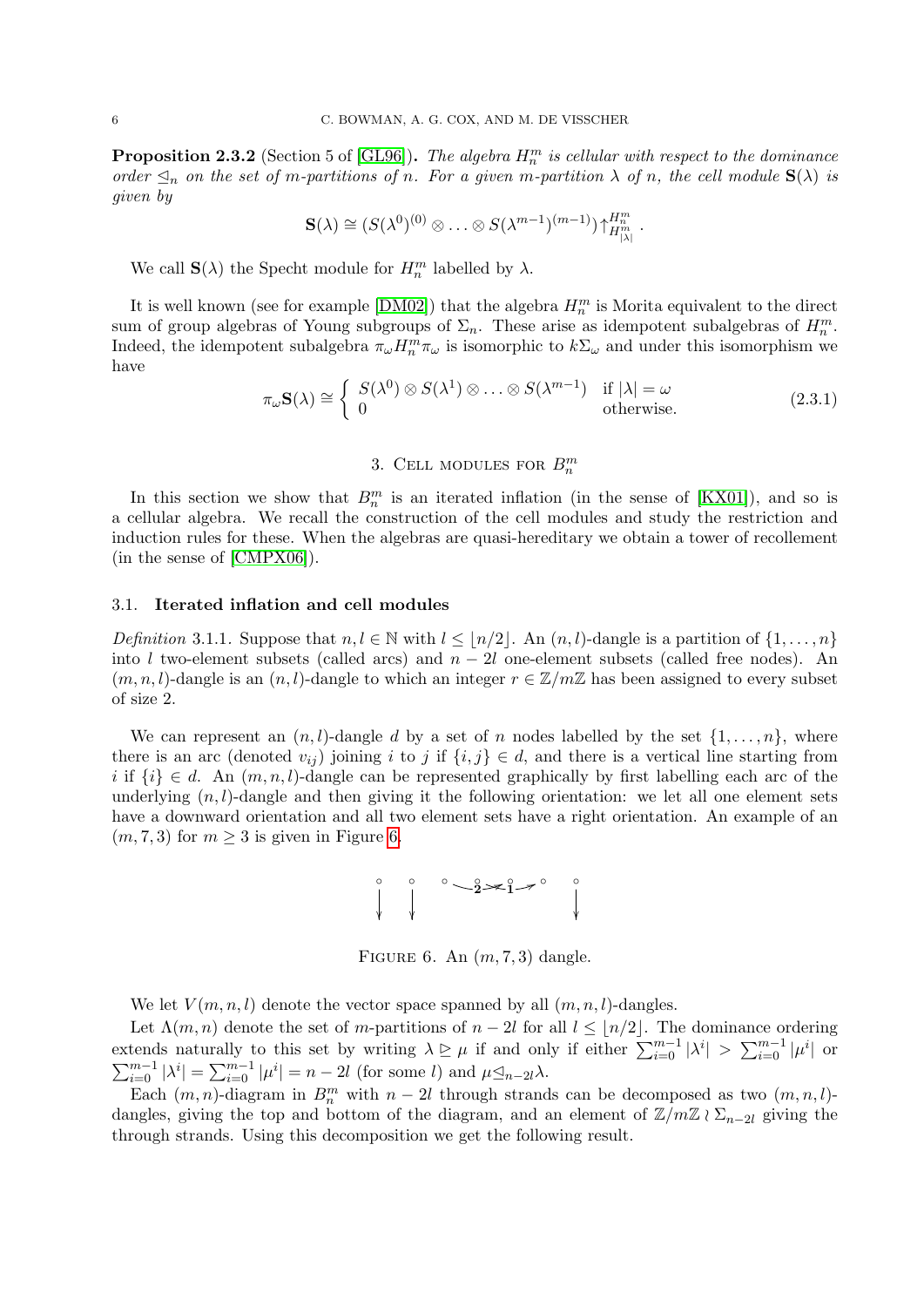**Theorem 3.1.2.** The cyclotomic Brauer algebra  $B_n^m(\delta)$  is an iterated inflation with inflation decomposition

$$
B_n^m(\delta) = \bigoplus_{l=0}^{\lfloor n/2 \rfloor} V(m,n,l) \otimes V(m,n,l) \otimes H_{n-2l}^m.
$$

Therefore  $B_n^m$  is cellular with respect to the dominance ordering on  $\Lambda(m,n)$ , and the anti-involution ∗ given by reflection of a diagram through its horizontal axis.

*Proof.* This follows by standard arguments, see for example [\[KX01\]](#page-19-8).  $\Box$ 

For any m-partition  $\lambda$  of  $n-2l$ , we define an action of the algebra  $B_n^m$  on the vector space  $V(m, n, l) \otimes S(\lambda)$ . For any  $(m, n)$ -diagram X, any  $(m, n, l)$ -dangle d and any element  $x \in S(\lambda)$  we define  $X(d\otimes x)$  as follows. Place the diagram X above the  $(m, n, l)$ -dangle d. Choose a compatible orientation of the strands and then concatenate to give an  $(m, n, l + t)$ -dangle Xd and an element  $\sigma \in H_n^m$  acting on the free  $n - 2(l + t)$  nodes. If  $t > 0$  then we set  $X(d \otimes x) = 0$ , and otherwise, we define  $X(d \otimes x) = (Xd) \otimes \sigma x$ .

**Corollary 3.1.3.** We have that the cell modules for  $B_n^m(\delta)$  are of the form

<span id="page-7-3"></span><span id="page-7-2"></span>
$$
\Delta_n(\lambda) = V(m,n,l) \otimes \mathbf{S}(\lambda)
$$

where  $\mathbf{S}(\lambda)$  is the Specht module for  $H_{n-2l}^m$  defined in Section 2.3.

## 3.2. Tower of algebras, restriction and induction

<span id="page-7-0"></span>Let  $n \geq 2$ . Suppose first that  $\delta \neq 0 \in k^m$  and fix a  $\delta_r \neq 0$  for some  $0 \leq r \leq m-1$ . We then define the idempotent  $e_{n-2} = \frac{1}{\delta_n}$  $\frac{1}{\delta_r} t_{n-1}^r e_{n-1,n}$  as illustrated in Figure [7.](#page-6-0) Note that it is a scalar multiple of a diagram with  $n-2$  through strands. If  $\delta = 0$  and  $n \geq 3$  then we define  $e_{n-2}$  to be the diagram with strands given by  $\{i,\overline{i}\}$  for all  $1 \leq i \leq n-3$ ,  $\{n-2,\overline{n}\},\{n-1,n\}$  and  $\{\overline{n-2},\overline{n-1}\},\$ as illustrated in Figure [8.](#page-6-1)



FIGURE 7. The idempotent  $e_{n-2}$  when  $\delta_r \neq 0$ .



FIGURE 8. The idempotent  $e_{n-2}$  when  $\delta = 0$  and  $n \geq 3$ .

<span id="page-7-1"></span>It is easy to see that

$$
e_{n-2}B_n^m e_{n-2} \cong B_{n-2}^m \tag{3.2.1}
$$

and

$$
B_n^m / B_n^m e_{n-2} B_n^m \cong H_n^m \tag{3.2.2}
$$

just as for the Brauer algebra [\[CDM09,](#page-18-3) Lemma 2.1]. In particular, any  $H_n^m$ -module can naturally be viewed as a  $B_n^m$ -module.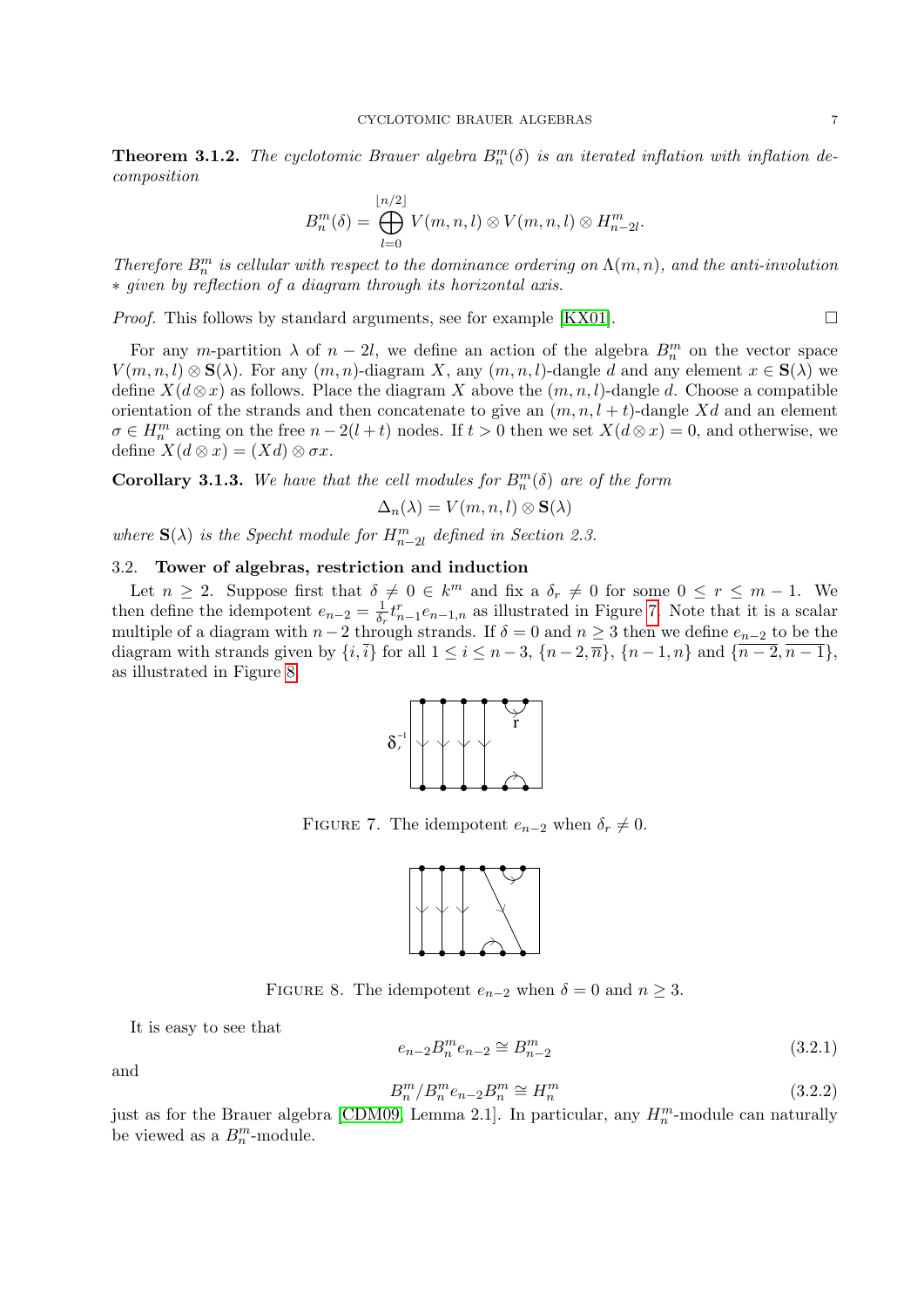Via [\(3.2.1\)](#page-6-2) we define an exact localisation functor through the idempotent  $e_{n-2}$ .

$$
F_n: B_n^m \text{-mod} \longrightarrow B_{n-2}^m \text{-mod}
$$

$$
M \longmapsto e_{n-2}M
$$

and a right exact globalisation functor

$$
G_n: B_n^m\text{-mod} \longrightarrow B_{n+2}^m\text{-mod}
$$

$$
M \longmapsto B_{n+2}^m e_n \otimes_{B_n^m} M.
$$

Note that  $F_{n+2}G_n(M) \cong M$  for all  $M \in B_n^m$ -mod, and hence  $G_n$  is a full embedding. It is easy to check that for any  $\lambda \in \Lambda(m, n)$  we have

$$
F_n(\Delta_n(\lambda)) \cong \begin{cases} \Delta_{n-2}(\lambda) & \text{if } \lambda \in \Lambda(m, n-2) \\ 0 & \text{otherwise.} \end{cases}
$$
 (3.2.3)

We have, for any  $H_n^m$ -module, that

$$
B_{n+2}^m e_n \otimes_{B_n^m} M \cong V(m, n+2, 1) \otimes_k M
$$

<span id="page-8-0"></span>(see [\[HHKP10,](#page-19-9) Proposition 4.1]). In particular, if  $\lambda$  is an m-partition of  $n-2l$ , we have

$$
\Delta_n(\lambda) = G_{n-2}G_{n-4}\dots G_{n-2l}\mathbf{S}(\lambda)
$$

and hence

$$
G_n \Delta_n(\lambda) = \Delta_{n+2}(\lambda). \tag{3.2.4}
$$

**Lemma 3.2.1.** For each  $n \geq 1$ , the algebra  $B_n^m$  can be identified as a subalgebra of  $B_{n+1}^m$  via the homomorphism which takes an  $(m, n)$ -diagram X in  $B_n^m$  to the  $(m, n+1)$ -diagram in  $B_{n+1}^m$  obtained by adding two vertices  $n + 1$  and  $\overline{n + 1}$  with a strand between them labelled by zero.

Lemma [3.2.1](#page-7-0) implies that we can consider the usual restriction and induction functors. We refine these functors as a direct sum of signed versions. This refinement is given by inducing via

$$
B_{n-1}^m \subset B_{n-1}^m \otimes B_1^m \subset B_n^m,
$$

where  $B_1^m \cong k(\mathbb{Z}/m\mathbb{Z})$  and corresponds to the rightmost string in the diagrams. Note that for any  $B_n^m$ -module M we have that  $T_n^rM$  is naturally a  $B_{n-1}^m$ -module. In fact, it is given by the summand of  $M\downarrow_{B_{n-1}^m\otimes B_1^m}$  on which  $B_1^m$  acts by  $\xi^r$ . So we can define the following signed induction and restriction functors.

$$
\xi^r\text{-res}_n:B_n^m\text{-mod}\longrightarrow B_{n-1}^m\text{-mod}\\ M\longmapsto T_n^rM\!\downarrow_{B_{n-1}^m}
$$

and

$$
\xi^r\text{-}\mathrm{ind}_n: B_n^m\text{-}\mathrm{mod} \longrightarrow B_{n+1}^m\text{-}\mathrm{mod} \\ M \longmapsto \mathrm{ind}_{B_{n-1}^m \otimes B_1^m}^{B_n^m} (M \boxtimes kT_n^r).
$$

We can relate these functors to globalisation and localisation, as in [\[CMPX06,](#page-18-1)  $(A4)$ ].

**Lemma 3.2.2.** (i) For all  $n \geq 2$  we have that

$$
B_n^m e_{n-2} \cong B_{n-1}^m
$$

as a left  $B_{n-1}^m$ , right  $B_{n-2}^m$ -bimodule. (ii) For all  $B_n^m$ -modules M we have

$$
\xi^r\text{-res}_{n+2}(G_n(M)) \cong \xi^{m-r}\text{-ind}_n(M).
$$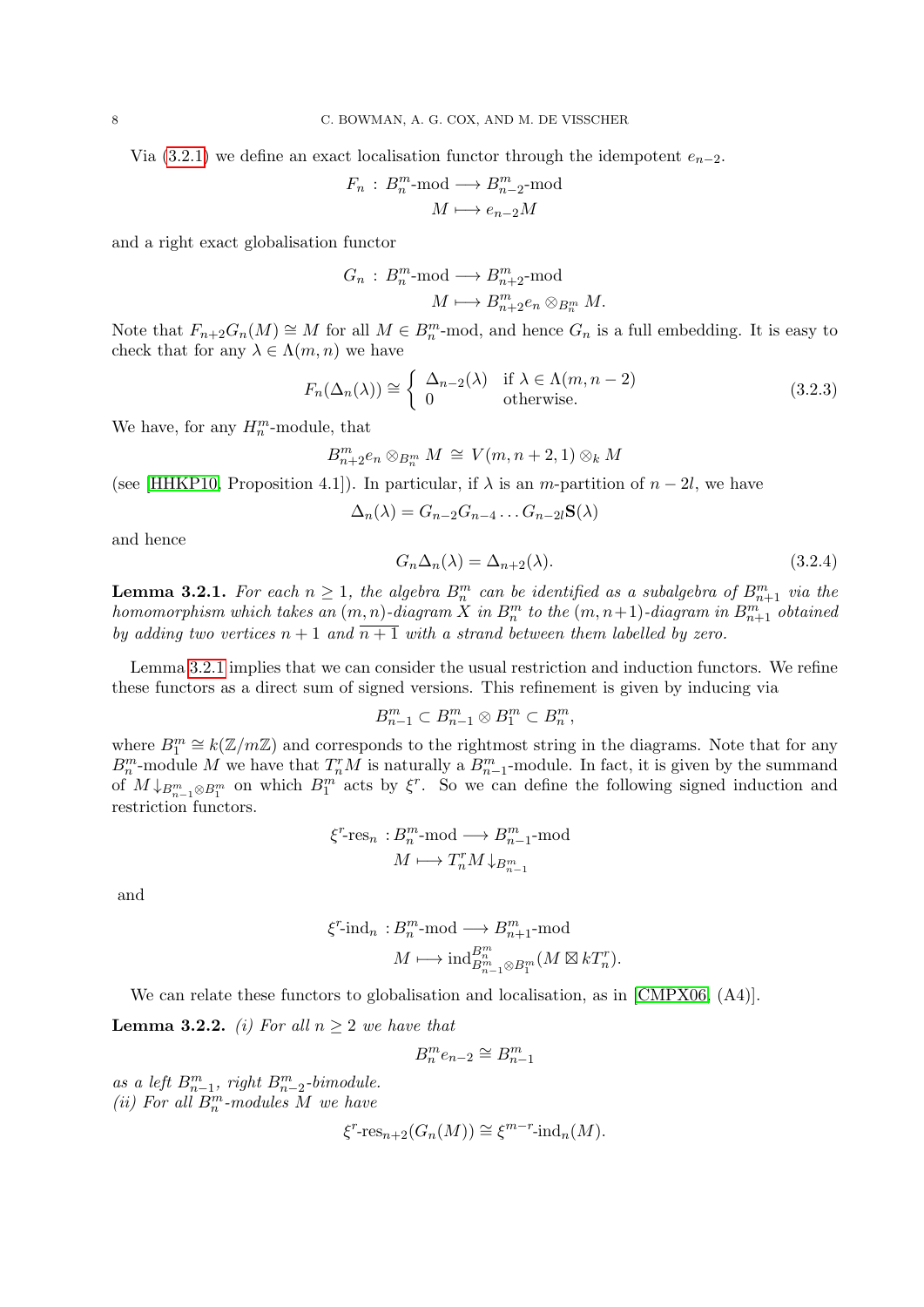*Proof.* (i) Every diagram in  $B_n^m e_{n-2}$  has an edge between  $\overline{n-1}$  and  $\overline{n}$ . Define a map from  $B_n^m e_{n-2}$ to  $B_{n-1}^m$  by sending a diagram X to the diagram with  $2(n-1)$  vertices obtained from X by removing the line connecting  $\overline{n-1}$  and  $\overline{n}$  and the line from n (labelled by r), and pairing the vertex  $\overline{n-1}$  to the vertex originally paired with  $n$  in  $X$  (labelling this line with  $r$  and preserving the orientation). It is easy to check that this gives an isomorphism.

(ii) We have to show that

$$
T_n^r B_n^m e_{n-2} \otimes_{B_{n-2}^m} M \cong B_{n-1}^m \otimes_{B_{n-2}^m \otimes B_1^m} (M \boxtimes k T_{n-1}^{m-r}).
$$

The left hand side is spanned by all elements obtained from diagrams in  $B_n^m e_{n-2}$  by attaching the idempotent  $T^r$  to node n. Following the map given in (i) gives the required isomorphism.

Remark 3.2.3. Note that this construction will generalise to any tower of recollement (as in [\[CMPX06\]](#page-18-1)) where  $A_{n-1} \otimes A_1 \subset A_n$ , and  $A_1$  admits a (non-trivial) direct sum decomposition.

<span id="page-9-0"></span>Given a family of modules  $M_i$  we will write  $\biguplus_i M_i$  to denote some module with a filtration whose quotients are exactly the  $M_i$ , each with multiplicity one. This is not uniquely defined as a module, but the existence of a module with such a filtration will be sufficient for our purposes.

<span id="page-9-1"></span>**Proposition 3.2.4.** (i) For  $\lambda \in \Lambda(m,n)$  we have short exact sequences

$$
0 \longrightarrow \biguplus_{\square \in \xi^{m-r} \text{-rem}(\lambda)} \Delta_{n+1}(\lambda - \square) \longrightarrow \xi^r \text{-ind}_n \ \Delta_n(\lambda) \longrightarrow \biguplus_{\square \in \xi^r \text{-add}(\lambda)} \Delta_{n+1}(\lambda + \square) \longrightarrow 0
$$

and

$$
0 \longrightarrow \biguplus_{\square \in \xi^r \text{-rem}(\lambda)} \Delta_{n-1}(\lambda - \square) \longrightarrow \xi^r \text{-res}_n \ \Delta_n(\lambda) \longrightarrow \biguplus_{\square \in \xi^{m-r} \text{-add}(\lambda)} \Delta_{n-1}(\lambda + \square) \longrightarrow 0.
$$

(ii) In each of the filtered modules which arise in  $(i)$ , the filtration can be chosen so that partitions labelling successive quotients are ordered by dominance, with the top quotient maximal among these. When  $H_n^m$  is semisimple the  $\biguplus$  all become direct sums.

*Proof.* We prove the result for the functor  $\xi^r$ -res<sub>n</sub>. The result for  $\xi^r$ -ind<sub>n</sub> then follows immediately from Proposition [3.2.2\(](#page-7-1)ii) and  $(3.2.4)$ .

We let W be the subspace of  $\xi^r$ -res<sub>n</sub>  $\Delta_n(\lambda)$  spanned by all elements of the form  $T_n^r d \otimes x$  with  $d \in V(m, n, l), x \in S(\lambda)$  such that the node n is free in d. It is clear that this subspace is a  $B_{n-1}^m(\delta)$ -submodule. We shall prove that  $W = \biguplus_{\square \in \xi^r \text{-rem}(\lambda)} \Delta_{n-1}(\lambda - \square)$ .

By the restriction rules for cyclotomic Hecke algebras (see [\[Mat09\]](#page-19-10) for details), it will be enough to show that

$$
W \cong V(m, n-1, l) \otimes \xi^{r} \text{-res}_{n-2l} \mathbf{S}(\lambda)
$$

where  $\xi^r$ -res<sub>n-2l</sub>  $\mathbf{S}(\lambda) = T^r_{n-2l} \mathbf{S}(\lambda)$  viewed as a  $H^m_{n-2l-1}$ -module. The map sending  $T^r_n d \otimes x$  to  $\phi(d) \otimes T_{n-2l}^r x$  where  $\phi(d)$  is the  $(m, n-1, l)$ -dangle obtained from d by removing node n is clearly an isomorphism.

We will now show that

$$
U = T_n^r \Delta(\lambda) / W \cong V(m, n - 1, l - 1) \otimes (\text{ind}_{H_{n-2l}^m \otimes H_1^m}^{H_{m+1-2l}^m} (\mathbf{S}(\lambda) \boxtimes kT^{m-r}))
$$

which gives the required result using [\[Mat09\]](#page-19-10). Let d be an  $(m, n, l)$ -dangle which has an arc from node  $n$  to some other node. Number the free vertices of  $d$  and the node connected to  $n$  in order from left to right with the integers  $1, \ldots n + 1 - 2l$ . Say that the node connected to n is numbered with i. Define  $\psi(d)$  to be the  $(m, n-1, l-1)$ -dangle obtained from d by removing the arc  $\{i, n\}$  and deleting the node n (so that i becomes a free node). And define the permutation  $\sigma_i = (i, n-2l+1, n-2l, n-2l-1, \ldots i+1) \in \Sigma_{n-2l+1}$ . This element is obtained by pulling down node n in d (as in the proof of Proposition [3.2.2\(](#page-7-1)i)), giving the permutation  $\sigma_i$  of the free vertices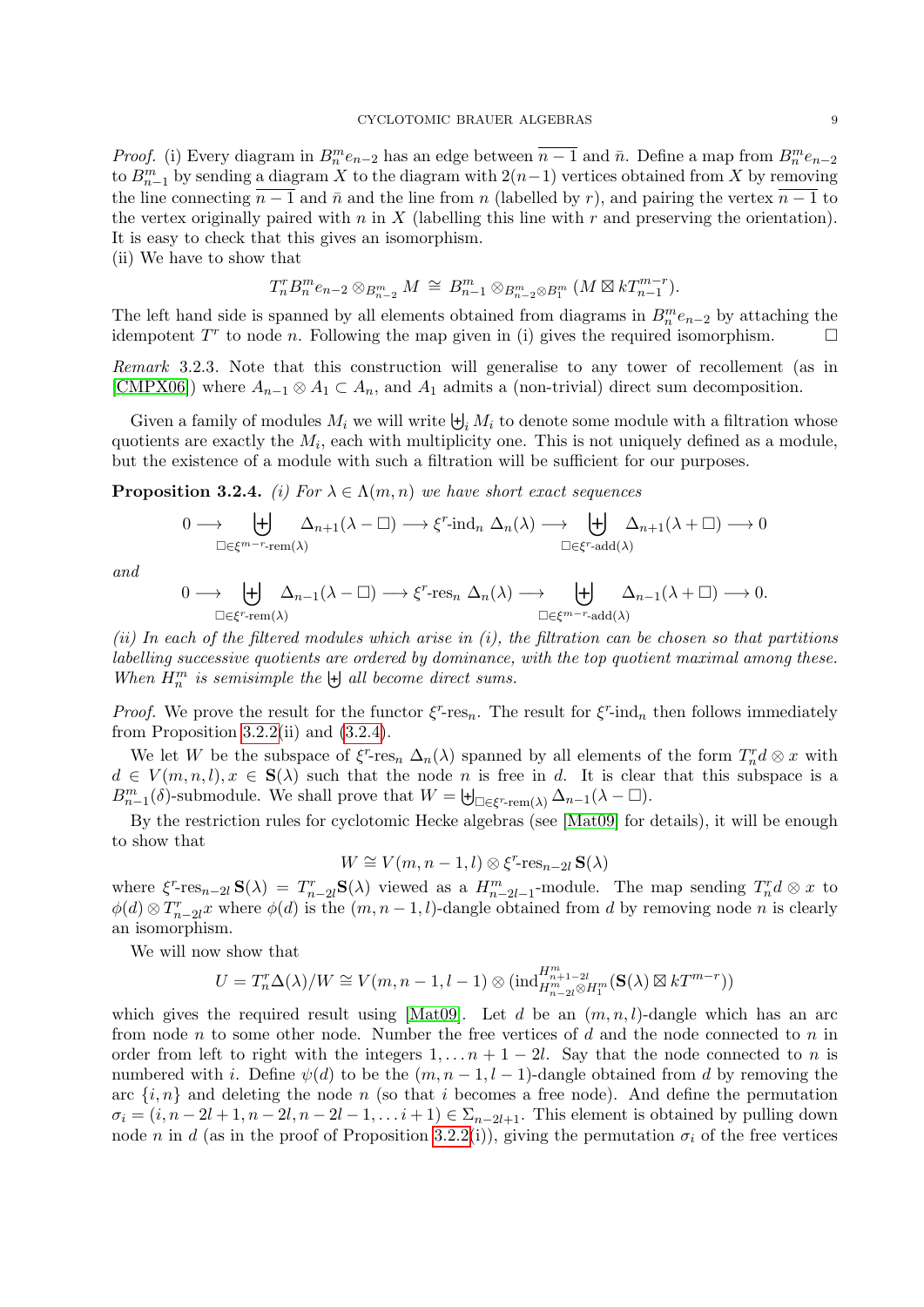$\{1, 2, \ldots, n-2l+1\}$ . Now the map sending  $T_n^r d \otimes x$  to  $\psi(d) \otimes (\sigma_i \otimes_{H_{n-2l}^m \otimes H_1^m} (x \otimes T_{n-2l+1}^{m-r})$  gives the required isomorphism.

We have seen that the induction and restriction functors for  $B_n^m$  decompose into signed versions. We saw in Lemma [3.2.2](#page-7-1) and Proposition [3.2.4](#page-8-0) that when  $r \neq m-r$ , the  $\xi^{r}$ - and  $\xi^{m-r}$ -functors 'pair-off' in a manner reminiscent of those for the walled Brauer algebra. In the case that  $r = m - r$ we saw that the  $\xi^r$ -functors behave like those of the classical Brauer algebra. We will make this connection explicit in Section 5.

#### 3.3. Quasi-heredity

A cellular algebra is quasi-hereditary if and only if it has the same number of cell modules and simple modules, up to isomorphism. Using this and standard arguments for iterated inflations [\[KX98\]](#page-19-11), we deduce the following.

**Theorem 3.3.1.** Let k be a field of characteristic  $p \ge 0$ ,  $m, n \in \mathbb{N}$ , and  $\delta \in k^m$ . If n is even suppose  $\delta \neq 0 \in k^m$ . The algebra  $B_n^m(\delta)$  is quasi-hereditary if and only if  $p > n$  and p does not divide m, or  $p = 0$ .

**Assumption 3.3.2.** From now on, we will assume that  $\delta \neq 0$  if n is even and that k satisfies the conditions in Theorem [3.3.1,](#page-9-0) and so  $B_n^m(\delta)$  is quasi-hereditary.

The cell modules  $\Delta_n(\lambda)$  are then the *standard modules* for this quasi-hereditary algebras, and we will call them so. Each standard module  $\Delta_n(\lambda)$  has simple head  $L_n(\lambda)$  and the set

<span id="page-10-0"></span>
$$
\{L_n(\lambda) \,:\, \lambda \in \Lambda(m,n)\}
$$

form a complete set of non-isomorphic simple  $B_n^m$ -modules. We denote by  $P_n(\lambda)$  the projective cover of  $L_n(\lambda)$ . The results in this Section have shown

**Theorem 3.3.3.** Under Assumption [3.3.2](#page-9-1) the algebras  $B_n^m(\delta)$  form a tower of recollement.

4. THE CYCLOTOMIC POSET AND COMBINATORICS OF  $B_n^m$ 

### 4.1. The cyclotomic poset

Recall that  $\Lambda(m, n)$  denotes the set of m-partitions of  $n - 2l$  for all  $l \leq |n/2|$ . We let  $\Lambda(m, n)$ denote the set of m-compositions of  $n-2l$  for all  $l \leq \lfloor n/2 \rfloor$ . There is a many-to-one map  $\Lambda(m,n) \to$  $\Lambda[m, n]$  given by

$$
(\lambda^0, \ldots, \lambda^{m-1}) \mapsto (|\lambda^0|, \ldots, |\lambda^{m-1}|).
$$

For example the map  $\Lambda(3,9) \to \Lambda(3,9)$  maps  $((1^2),(2,1),(2,2))$  to  $(2,3,4)$ .

For a given  $m, n \in \mathbb{N}$  we define a partial ordering  $\preceq$  on  $\Lambda |m, n|$ . For m-compositions  $\omega =$  $(\omega_0, \omega_1, \ldots, \omega_{m-1})$  and  $\omega' = (\omega'_0, \omega'_1, \ldots, \omega'_{m-1}) \in \Lambda[m, n]$ , we say  $\omega \preceq \omega'$  if and only if

- (i)  $\omega_r \leq \omega'_r$  for all  $0 \leq r \leq m-1$
- (ii)  $\omega_r \omega'_r = \omega_{m-r} \omega'_{m-r}$  for  $r \neq 0, m/2$
- (iii)  $\omega_r \omega'_r \in 2\mathbb{Z}$  for  $r = 0, m/2$ .

Any irreducible component in the Hasse diagram of this poset has a unique minimal element.

Let  $\omega \preceq \omega'$ , with  $a_r = \omega_r - \omega'_r$  for  $r \neq m-r$  and  $a_r = (\omega_r - \omega'_r)/2$  for  $r = m-r$  (note that  $a_r = a_{m-r}$  by assumption). We write  $\omega \preceq_{\sum a_r \xi^r} \omega'$  where the sum is over all  $0 \le r \le \lfloor m/2 \rfloor$ .

Example 4.1.1. The diagram in Figure [9](#page-10-0) is an irreducible component of the Hasse diagram of the poset  $(\Lambda|3, 6], \leq$ ). We have annotated the edges with the relevant signs. We see that  $(0, 0, 0) \leq_{1+\epsilon}$  $(1, 1, 2)$ . Taking the pre-image in  $\Lambda(3, 6)$ , we see that  $(0, 0, 0) \preceq_{1+\xi} ((1), (1), (2))$  and  $(0, 0, 0) \preceq_{1+\xi}$  $((1), (1), (1^2)).$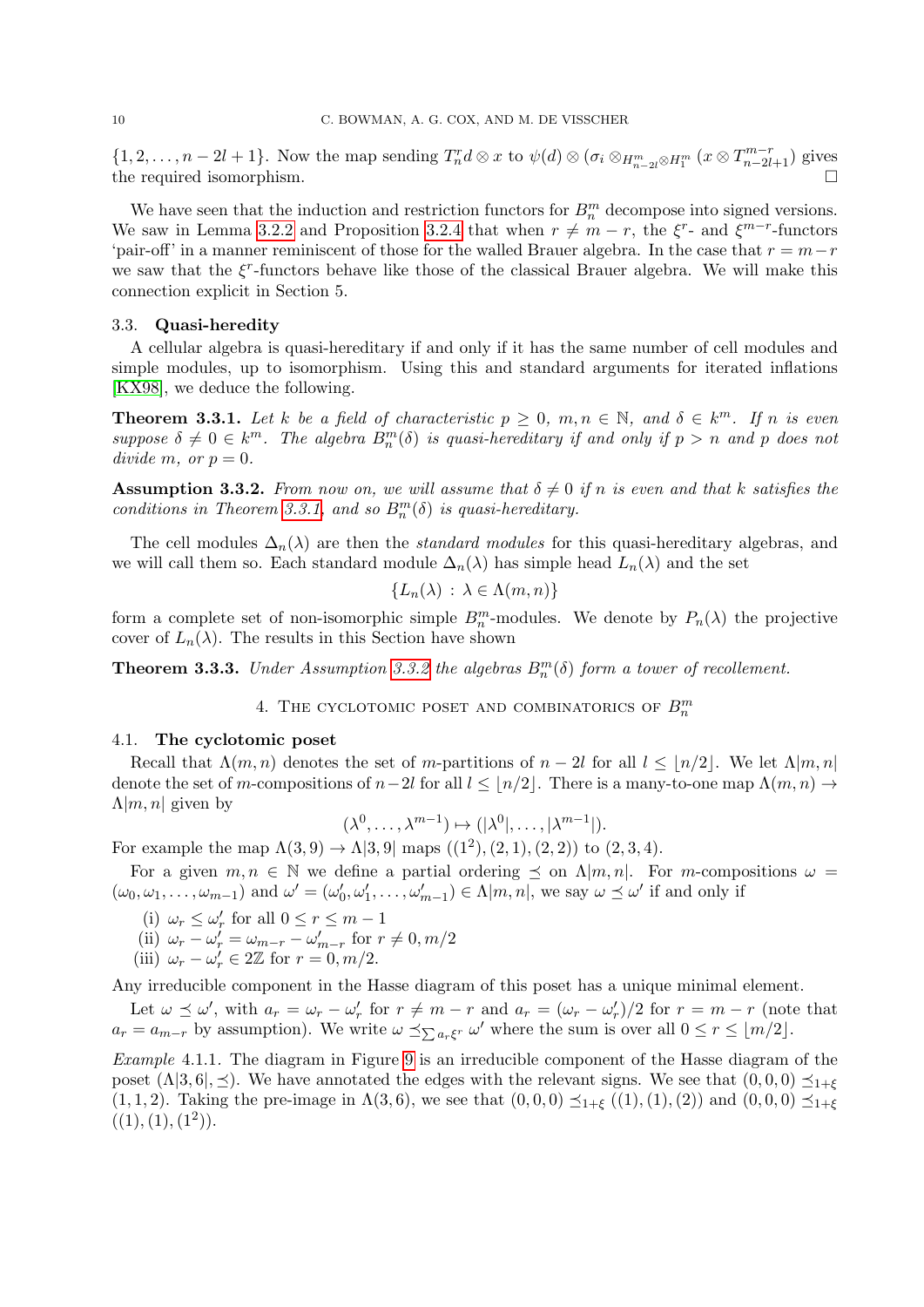

FIGURE 9. Part of the Hasse poset.

**Proposition 4.1.2.** If  $\lambda, \mu \in \Lambda(m, n)$  are such that  $[\Delta_n(\mu): L_n(\lambda)] \neq 0$ , then we must have that  $|\mu| \preceq |\lambda|.$ 

*Proof.* We prove this by induction on n. If  $n = 0$  then  $B_0^m = k$ , therefore there is only one simple module  $\Delta_0(\emptyset) = L_0(\emptyset)$  and there is nothing to prove.

Let  $n \geq 1$  and suppose that  $[\Delta_n(\mu): L_n(\lambda)] \neq 0$ , that is we have a non-zero homomorphism  $\Delta_n(\lambda) \to \Delta_n(\mu)/N$  for some submodule N of  $\Delta_n(\mu)$ . By localisation, we may assume that  $\lambda$  is an m-partition of n, so that  $L(\lambda) = \Delta(\lambda)$ , and that  $\mu$  is an m-partition of  $n-2l$  for some  $l \leq \lfloor n/2 \rfloor$ .

As  $n \geq 1$ ,  $\lambda$  has at least one removable box,  $\epsilon$ , say in the rth part of the *m*-partition  $\lambda$ . Then by Proposition [3.2.4](#page-8-0) (and noting that, under our assumption, each term is a direct sum) we have that

<span id="page-11-2"></span>
$$
\xi^r \text{-} \operatorname{ind}_{n-1} \Delta_{n-1}(\lambda - \epsilon) \twoheadrightarrow \Delta_n(\lambda).
$$

Therefore we have

$$
\xi^r \text{-} \operatorname{ind}_{n-1} \Delta_{n-1}(\lambda - \epsilon) \to \Delta_n(\mu)/N.
$$

By adjointness of  $\xi^r$ - ind<sub>n-1</sub> and  $\xi^r$ - res<sub>n</sub> we have

<span id="page-11-0"></span>
$$
\operatorname{Hom}_{B_n^m}(\xi^r - \operatorname{ind}_{n-1} \Delta_{n-1}(\lambda - \epsilon), \Delta_n(\mu)/N) \cong \operatorname{Hom}_{B_{n-1}^m}(\Delta_{n-1}(\lambda - \epsilon), \xi^r - \operatorname{res}_n \Delta_n(\mu)/N)
$$

By Proposition [3.2.4](#page-8-0) we can conclude that either:

$$
[\Delta_{n-1}(\mu-\epsilon'): L_{n-1}(\lambda-\epsilon)] \neq 0
$$

and  $\epsilon' \in \xi^r$ -rem $(\mu)$  or

<span id="page-11-1"></span>
$$
[\Delta_{n-1}(\mu + \epsilon'') : L_{n-1}(\lambda - \epsilon)] \neq 0.
$$

and  $\epsilon'' \in \xi^{m-r}$ - add $(\mu)$ .

In the first case we have by our inductive assumption that

$$
|\mu-\epsilon'|\preceq_{(\sum_i a_i\xi^i)} |\lambda-\epsilon|
$$

for some  $a_i \geq 0$ . We have that  $\epsilon' \in \xi^r$ -rem $(\mu)$  and  $\epsilon \in \xi^r$ -rem $(\mu)$  and so

$$
|\mu| \preceq_{(\sum_i a_i \xi^i)} |\lambda|
$$

as required. In the second case we have by our inductive assumption that

$$
|\mu+\epsilon''|\preceq_{(\sum_i a_i\xi^i)} |\lambda-\epsilon|
$$

for some  $a_i \geq 0$ . We have that  $\epsilon'' \in \xi^{m-r}$ -add $(\mu)$  and  $\epsilon \in \xi^r$ -rem $(\mu)$  and so

$$
|\mu| \preceq_{(\sum_i b_i \xi^i)} |\lambda|
$$

where  $a_i = b_i$  for all  $i \neq r$ , and  $a_r = b_r - 1$ .

Definition 4.1.3. We define a partial order,  $\leq$ , on  $\Lambda(m,n)$  by taking  $\lambda \leq \mu$  if  $\lambda^i \subseteq \mu^i$  for all  $0 \leq i \leq m-1$  and  $|\lambda| \leq |\mu|$ .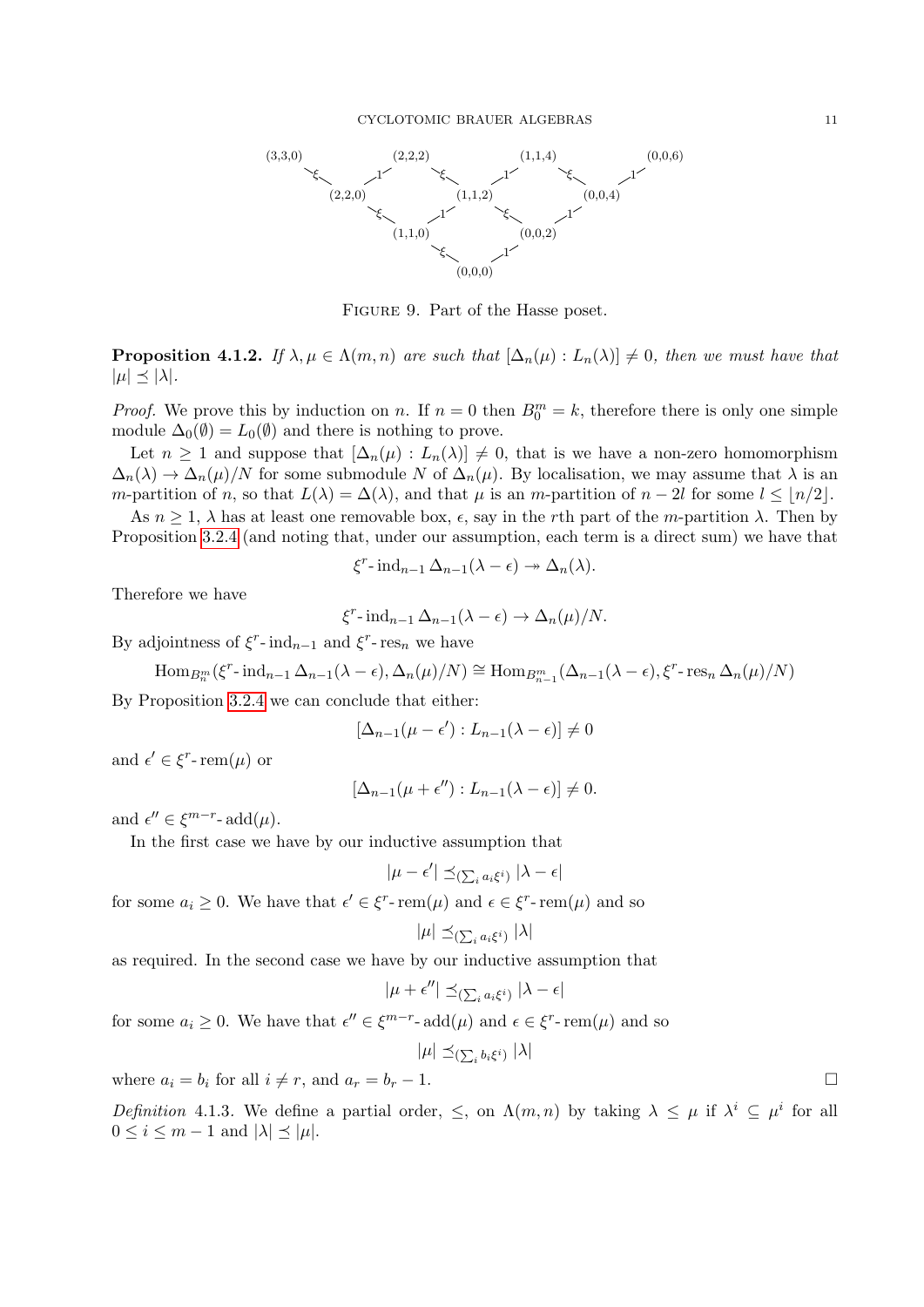## 4.2. The restriction of standard modules to  $H_n^m$

Here we calculate the multiplicities

<span id="page-12-0"></span>
$$
[\Delta_n(\lambda)\downarrow_{H_n^m}: \mathbf{S}(\mu)]
$$

for  $\lambda \vdash n - 2l$  and  $\mu \vdash n$ . The case  $l = 1$  was already done in [\[RX07,](#page-19-2) Theorem 2.9], where they remark (see [\[RX07,](#page-19-2) Remark 2.6]) that the general case given in [\[RY04,](#page-19-3) Section 4.4] is incorrect.

Recall that we have  $\Delta_n(\lambda) = V(m, n, l) \otimes \mathbf{S}(\lambda)$ . From the explicit action of  $B_n^m$  given in Section 3.1, it is easy to see that we have

$$
\Delta_n(\lambda) \downarrow_{H_n^m} = (V(m, n, l) \otimes \mathbf{S}(\lambda)) \downarrow_{H_n^m}
$$
  
\n
$$
\cong H_n^m \otimes_{H_{2l}^m \otimes H_{n-2l}^m} (V(m, 2l, l) \otimes \mathbf{S}(\lambda)).
$$

So the first step is to understand the structure of  $V(m, 2l, l) \downarrow_{H_{2l}^m}$ .

Each  $(m, 2l, l)$ -dangle has l arcs denoted by  $(i_p, j_p)$  (for  $p = 1, \ldots, l$ ) where  $i_p$  (resp.  $j_p$ ) is the left (resp. right) vertex of the arc. Note that for any arc  $(i_p, j_p)$  in v and any  $r \in \mathbb{Z}/m\mathbb{Z}$  we have

$$
T_{i_p}^r v = T_{j_p}^{m-r} v.
$$
\n(4.2.1)

It follows that as a  $(\mathbb{Z}/m\mathbb{Z})^{2l}$ -module,  $V(m, 2l, l)$  decomposes as

$$
V(m, 2l, l) \downarrow_{(\mathbb{Z}/m\mathbb{Z})^{2l}} = \bigoplus_{\substack{v \\ (r_1, \ldots, r_l)}} k(T_{i_1}^{r_1} T_{i_2}^{r_2} \ldots T_{i_l}^{r_l} v)
$$

where the sum is over all  $(m, 2l, l)$ -dangles v with all arcs labelled by 0 and over all *l*-tuples  $(r_1, r_2, \ldots, r_l) \in (\mathbb{Z}/m\mathbb{Z})^l$ . The generators of  $\Sigma_{2l}$  acts as follows: For each  $p \neq q \in \{1, 2, \ldots l\}$  we have

$$
t_{i_p,j_p}T_{i_1}^{r_1}T_{i_2}^{r_2}\ldots T_{i_p}^{r_p}\ldots T_{i_l}^{r_l}v = T_{i_1}^{r_1}T_{i_2}^{r_2}\ldots T_{i_p}^{m-r_p}T_{i_l}^{r_l}v,
$$
\n(4.2.2)

$$
t_{i_p,i_q}T_{i_1}^{r_1}T_{i_2}^{r_2}\ldots T_{i_p}^{r_p}\ldots T_{i_q}^{r_q}\ldots T_{i_l}^{r_l}v = T_{i_1}^{r_1}T_{i_2}^{r_2}\ldots T_{i_p}^{r_q}\ldots T_{i_q}^{r_p}\ldots T_{i_l}^{r_l}(t_{i_p,i_q}v).
$$
 (4.2.3)

<span id="page-12-1"></span>For  $(r_1, r_2, \ldots, r_l) \in (\mathbb{Z}/m\mathbb{Z})^l$  define the weight  $wt(r_1, r_2, \ldots, r_l)$  to be  $\varphi = (\varphi_0, \varphi_1, \ldots, \varphi_{\lfloor m/2 \rfloor})$ where

$$
\varphi_i = |\{r_p : r_p = i \text{ or } m - i\}|.
$$

It follows from  $(4.2.2)$  and  $(4.2.3)$  that

$$
V(m, 2l, l) \downarrow_{H_{2l}^m} = \bigoplus_{\varphi} V(m, 2l, l)^{\varphi} \tag{4.2.4}
$$

where

$$
V(m, 2l, l)^{\varphi} = \bigoplus_{\substack{v \\ wt(r_1, \ldots, r_l) = \varphi}} k(T_{i_1}^{r_1} T_{i_2}^{r_2} \ldots T_{i_p}^{r_p} \ldots T_{i_l}^{r_l} v)
$$

and the sum is over all  $(m, 2l, l)$ -dangles v with all arcs labelled by 0. Now, it follows again from [\(4.2.2\)](#page-11-0) and [\(4.2.3\)](#page-11-0) that  $V(m, 2l, l)$ <sup> $\varphi$ </sup> is a cyclic  $H_{2l}^{m}$ -module. We now construct an explicit generator for this module. Let  $v_{\varphi}$  be the  $(m, 2l, l)$ -dangle with all arcs labelled by 0 and with set of arcs given by

 $\bigcup_{0 \leq i \leq |m/2|} \text{Arc}(i)$ 

where we have

$$
Arc(0) = \{(1,2), (3,4), \ldots, (2\varphi_0 - 1, 2\varphi_0)\}
$$

and for  $0 < i < m/2$ 

$$
\begin{array}{rcl}\n\text{Arc}(i) & = & \{ (2(\varphi_0 + \ldots + \varphi_{i-1}) + 1, 2(\varphi_0 + \ldots \varphi_i)), \\
& (2(\varphi_0 + \ldots + \varphi_{i-1}) + 2, 2(\varphi_0 + \ldots \varphi_i) - 1), \ldots \\
& (2(\varphi_0 + \ldots + \varphi_{i-1}) + \phi_i, 2(\varphi_0 + \ldots \varphi_{i-1}) + \varphi_i + 1) \},\n\end{array}
$$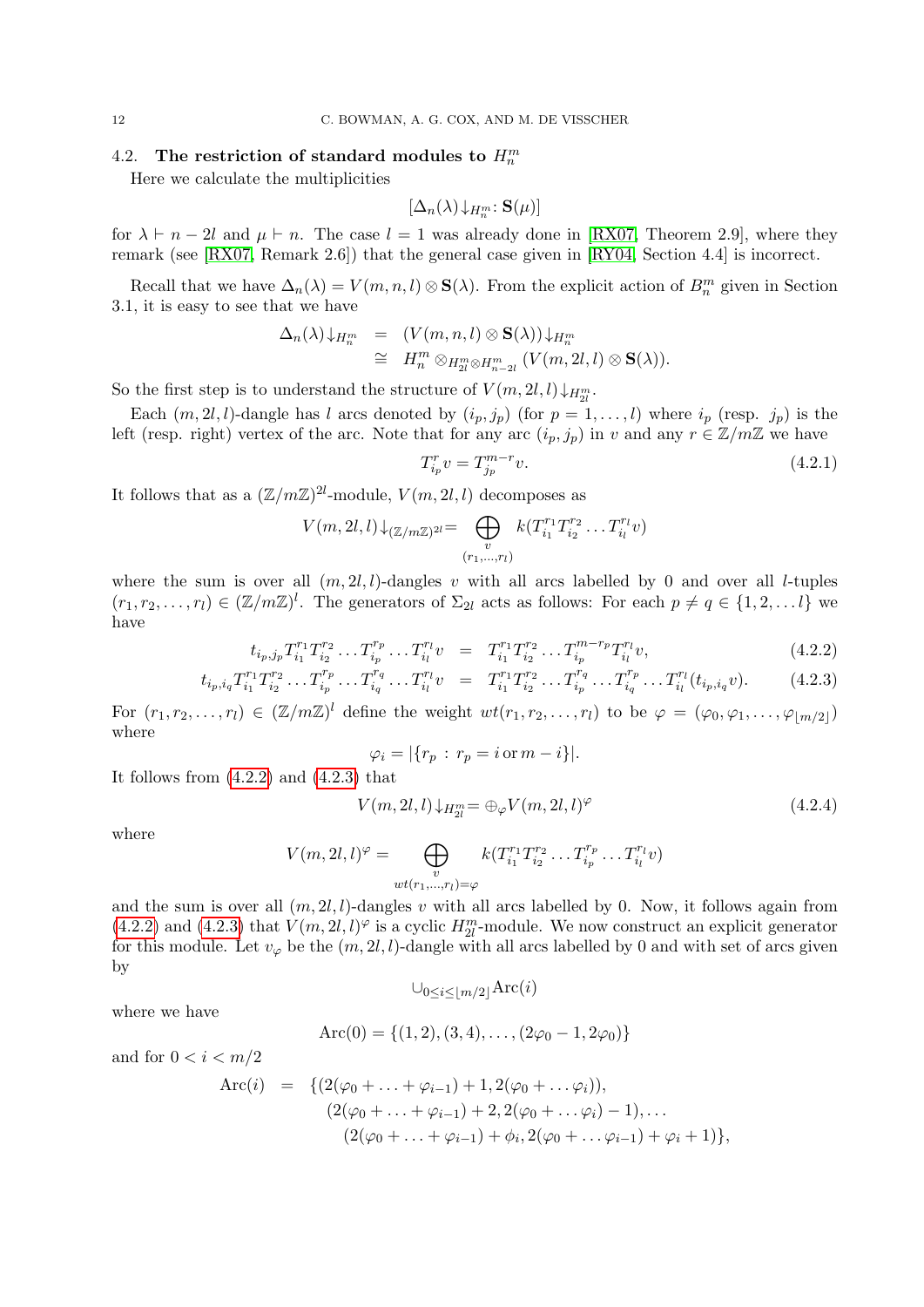and if  $i = m/2$  we have

 $\{(2(\varphi_0+\ldots+\varphi_{m/2-1})+1, 2(\varphi_0+\ldots+\varphi_{m/2-1})+2), \ldots, (2l-1, 2l)\}.$ The  $(m, 2l, l)$ -dangle  $v_{\varphi}$  is depicted in Figure [10.](#page-12-0)

◦ ◦ ··· ◦ ◦ ◦ ··· ◦ ◦ ··· ◦ ··· ◦ ··· ◦ ◦ ··· ◦ ◦ ◦ ··· ◦ ◦

FIGURE 10. The  $(m, 2l, l)$ -dangle  $v_{\varphi}$ .

Now we define

$$
T^{\varphi} = \prod_{0 \le i \le \lfloor m/2 \rfloor} \prod_{(i_p,j_p) \in \text{Arc}(i)} T_{i_p}^i
$$

.

It follows from [\(4.2.2\)](#page-11-0) and [\(4.2.3\)](#page-11-0) that  $T^{\varphi}v_{\varphi}$  is a generator for the  $H_{2l}^m$ -module  $V(m, 2l, l)$ . The stabiliser of  $k(T^{\varphi}v_{\varphi})$  is given by

$$
Stab(T^{\varphi}v_{\varphi}) = k((\mathbb{Z}/m\mathbb{Z}) \wr (\Sigma_2 \wr \Sigma_{\varphi_0})) \otimes \left( \bigotimes_{0 < i < m/2} k((\mathbb{Z}/m\mathbb{Z}) \wr \Sigma_{\varphi_i}) \right) \otimes k((\mathbb{Z}/m\mathbb{Z}) \wr (\Sigma_2 \wr \Sigma_{\varphi_{m/2}}))
$$

where we ignore the last term if m is odd, and the group  $\Sigma_{\varphi_i}$  is viewed as a subgroup of  $\Sigma_{\varphi_i} \times \Sigma_{\varphi_i}$ via the diagonal embedding. As a module for its stabiliser, we have

$$
k(T^{\varphi}v_{\varphi})=(k_{\Sigma_{2}\wr\Sigma_{\varphi_{0}}})^{(0)}\otimes\left(\bigotimes_{0
$$

<span id="page-13-1"></span>Thus we have

$$
V(m, 2l, l)^{\varphi} \cong \left[ (k_{\Sigma_2 \wr \Sigma_{\varphi_0}})^{(0)} \otimes \left( \bigotimes_{0 < i < m/2} ((k \otimes k)_{\Sigma_{\varphi_i}})^{(i) \otimes (m-i)} \right) \otimes (k_{\Sigma_2 \wr \Sigma_{\varphi_{m/2}}})^{(m/2)}) \right] \uparrow_{\text{Stab}(T^{\varphi}v_{\varphi})}^{H_m^m}.
$$
\n
$$
(4.2.5)
$$

We can now prove the main result of this section.

**Theorem 4.2.1.** Let  $\lambda, \mu \in \Lambda(m, n)$ . If  $\lambda \nleq \mu$ , then  $[\Delta_n(\lambda) \downarrow_{H_n^m} : \mathbf{S}(\mu)] = 0$ . Otherwise, we have that  $|\lambda| \preceq_{\sum a_r \xi^r} |\mu|$ , and

$$
[\Delta_n(\lambda)\downarrow_{H_n^m}: \mathbf{S}(\mu)] = \prod_{i\neq 0, m/2} \left( \sum_{\tau \vdash a_i} c_{\lambda^i, \tau}^{\mu^i} c_{\lambda^{m-i}, \tau}^{\mu^{m-i}} \right) \prod_{j=0, m/2} \left( \sum_{\substack{\eta \vdash 2a_j \\ \eta \ even}} c_{\lambda^j, \eta}^{\mu^j} \right)
$$

*Proof.* Using the decomposition of  $V(m, 2l, l)$  given in [\(4.2.4\)](#page-11-1) and [\(4.2.5\)](#page-12-1) and the construction of the Specht modules given in Section 2.2 we have

<span id="page-13-0"></span>
$$
\Delta_n(\lambda) \downarrow_{H_n^m} \cong (V(m, 2l, l) \otimes \mathbf{S}(\lambda)) \uparrow_{H_{2l}^m \otimes H_n^m}^{H_n^m}
$$
\n
$$
\cong \oplus_{\varphi} (V(m, 2l, l)^{\varphi} \otimes \mathbf{S}(\lambda)) \uparrow_{H_{2l}^m \otimes H_n^m}^{H_n^m}
$$
\n
$$
\cong \oplus_{\varphi} [(k_{\Sigma_2 \wr \Sigma_{\varphi_0}})^{(0)} \otimes \left( \bigotimes_{0 < i < m/2} ((k \otimes k)_{\Sigma_{\varphi_i}})^{(i) \otimes (m-i)} \right) \otimes (k_{\Sigma_2 \wr \Sigma_{\varphi_{m/2}}})^{(m/2)}
$$
\n
$$
\otimes \bigotimes_{1 \leq i \leq m} S(\lambda^i)^{(i)} \uparrow_{\text{Stab}(T^{\varphi} v_{\varphi}) \otimes H_{|\lambda|}^m}^{H_n^m}.
$$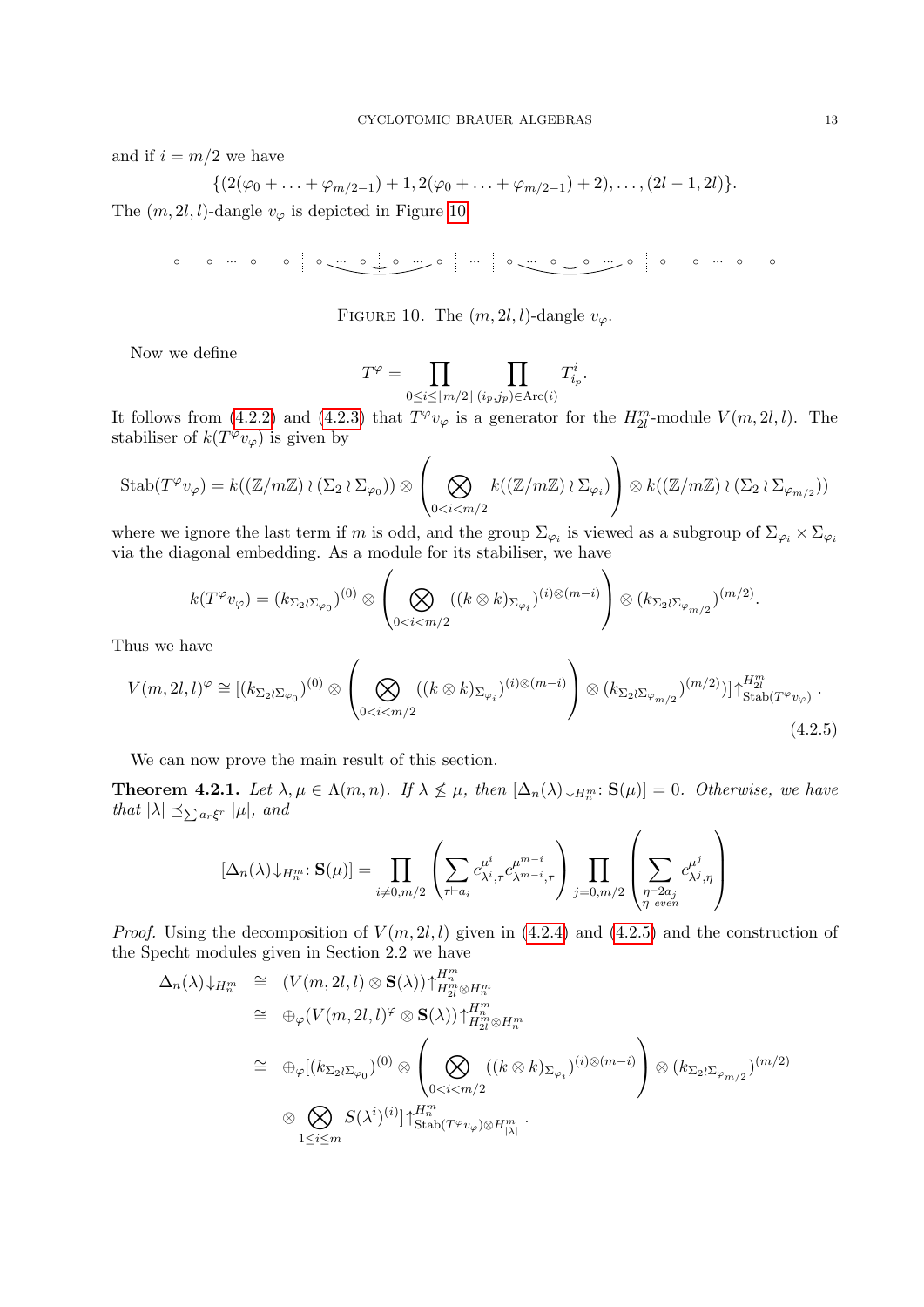Rearranging according to the action of  $(\mathbb{Z}/m\mathbb{Z})^n$  and using transitivity of induction we get

$$
\Delta_n(\lambda) \downarrow_{H_n^m} \cong \bigoplus_{\varphi} [((k\uparrow_{\Sigma_2\wr\Sigma_{\varphi_0}}^{\Sigma_{2\varphi_0}} \otimes S(\lambda^m))\uparrow_{\Sigma_{2\varphi_0}\times\Sigma_{|\lambda^m|}}^{\Sigma_{2\varphi_0+|\lambda^m|}})^{(0)} \otimes \left(\bigotimes_{0 < i < m/2} (((k \otimes k)\uparrow_{\Sigma_{\varphi_i}}^{\Sigma_{\varphi_i} \times \Sigma_{\varphi_i}} \otimes S(\lambda^i) \otimes S(\lambda^{m-i})\uparrow_{\Sigma_{\varphi_i}\times\Sigma_{\varphi_i}\times\Sigma_{|\lambda^i|}}^{\Sigma_{\varphi_i+|\lambda^i|} \times \Sigma_{\varphi_i+|\lambda^{m-i}|}})^{(i)\otimes(m-i)}\right) \otimes ((k\uparrow_{\Sigma_2\wr\Sigma_{\varphi_{m/2}}}^{\Sigma_{2\varphi_{m/2}}}\otimes S(\lambda^{m/2}))\uparrow_{\Sigma_{2\varphi_{m/2}}\times\Sigma_{|\lambda^{m/2}|}}^{\Sigma_{2\varphi_{m/2}+|\lambda^{m/2}|}})^{(m/2)}] \uparrow_{H_{\varphi+|\lambda|}^m}^{H_n^m},
$$

where

$$
H^{m}_{\varphi+|\lambda|} = H^{m}_{2\varphi_0+|\lambda^m|} \otimes \left( \bigotimes_{0 < i < m/2} (H^{m}_{\varphi_i+|\lambda^i|} \otimes H^{m}_{\varphi_i+|\lambda^{m-i}|}) \right) \otimes H^{m}_{2\varphi_{m/2}+|\lambda^{m/2}|}.
$$

Note that

$$
(k\uparrow_{\Sigma_2\wr\Sigma_{\varphi_0}}^{\Sigma_{2\varphi_0}}\otimes S(\lambda^m))\uparrow_{\Sigma_{2\varphi_0}\times\Sigma_{|\lambda^m|}}^{\Sigma_{2\varphi_0+|\lambda^m|}}
$$

is exactly the restriction to  $\Sigma_{2\varphi_0+|\lambda^m|}$  of the standard module labelled by  $\lambda^m$  for the classical Brauer algebra  $B(2\varphi_0 + |\lambda^m|, \delta')$  (any parameter  $\delta'$ ). And similarly for the last term. Note also that

$$
((k \otimes k)\uparrow_{\Sigma_{\varphi_i}}^{\Sigma_{\varphi_i} \times \Sigma_{\varphi_i}} \otimes S(\lambda^i) \otimes S(\lambda^{m-i}))\uparrow_{\Sigma_{\varphi_i} \times \Sigma_{\varphi_i} \times \Sigma_{|\lambda^i|} \times \Sigma_{|\lambda^{m-i}|}}^{\Sigma_{\varphi_i} \times \Sigma_{\varphi_i} \times \Sigma_{|\lambda^{m-i}|}}
$$

<span id="page-14-0"></span>is exactly the restriction to  $\Sigma_{\varphi_i+|\lambda^i|} \times \Sigma_{\varphi_i+|\lambda^{m-i}|}$  of the standard module labelled by  $(\lambda^i, \lambda^{m-i})$  for the walled Brauer algebra  $WB(\varphi_i + |\lambda^i|, \varphi_i + |\lambda^{m-i}|, \delta')$  (any parameter  $\delta'$ ). The result now follows from [\[DWH99\]](#page-18-7) and [\[Hal96\]](#page-19-12) (by replacing  $\varphi_i$  by  $a_i$  in the statement).

Corollary 4.2.2. Let  $\lambda, \mu \in \Lambda(m,n)$ . If  $[\Delta_n(\lambda): L_n(\mu)] \neq 0$  then  $\lambda \leq \mu$ .

## 5. Truncation to idempotent subalgebras

In this section we show that maximal co-saturated idempotent subalgebras of  $B_n^m$  are isomorphic to a tensor product of classical and walled Brauer algebras. Hence we determine the space of homomorphisms between standard modules and the decomposition numbers for  $B_n^m$ .

## 5.1. Co-saturated sets

For  $\omega \in \Lambda[m,n]$  an m-composition of n, we define  $(\leq \omega) \subseteq \Lambda[m,n]$  to be the subset of all mcompositions less than or equal to  $\omega$  with respect to  $\preceq$ . We define  $\Lambda_{\omega}$  to be the pre-image of  $(\preceq \omega)$ in  $\Lambda(m, n)$ , that is the set of all m-partitions  $\lambda$  with  $|\lambda| \preceq \omega$ .

Example 5.1.1. The diagram in Figure [11](#page-13-0) is the Hasse diagram of the poset  $(\leq (1, 1, 4)) \subset \Lambda(3, 6)$ . We have again annotated the edges with the signed partial ordering.



Figure 11. A sub-poset of the Hasse poset in Figure [9.](#page-10-0)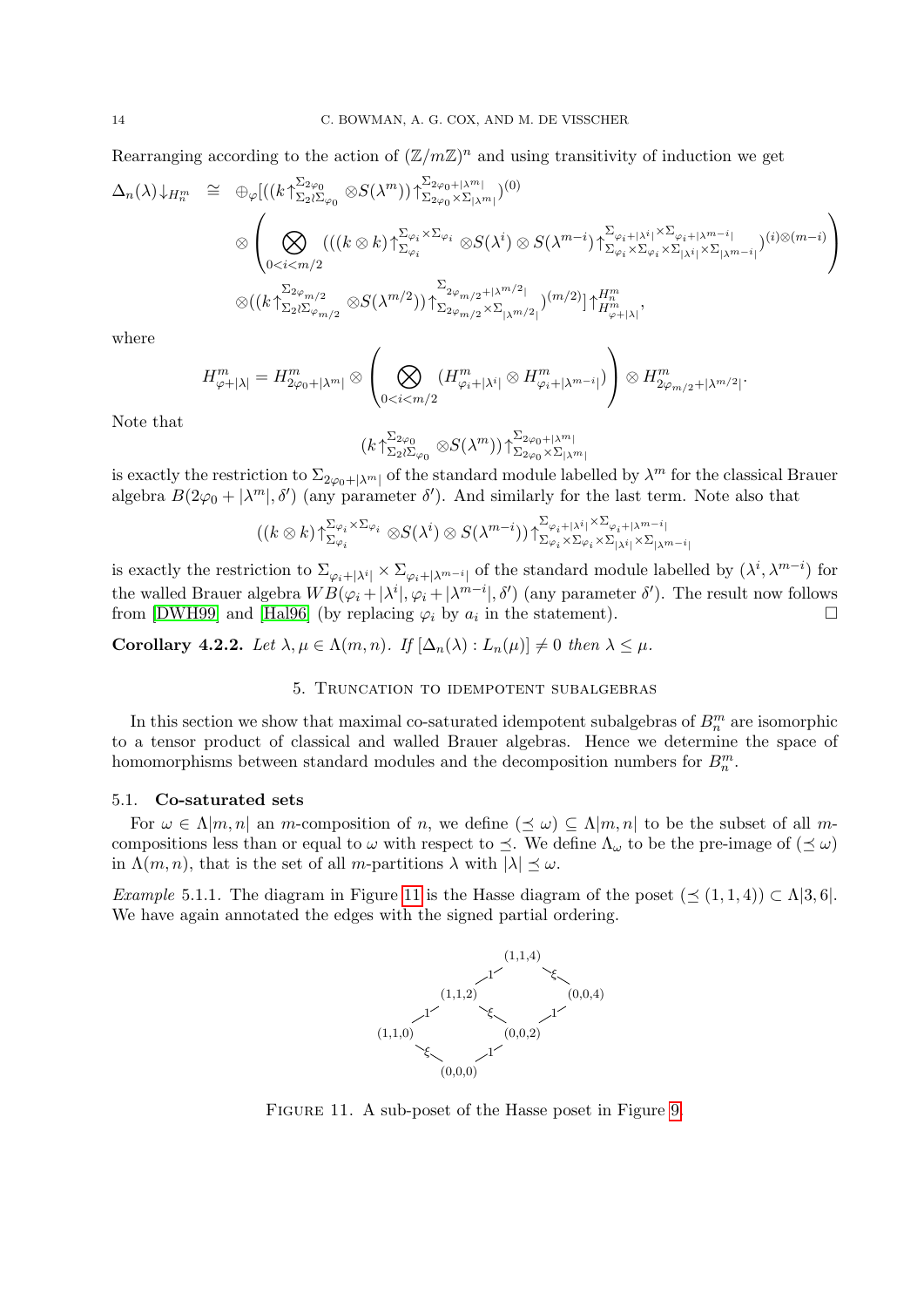<span id="page-15-1"></span>We have chosen to work with the partial order  $\leq$  on  $\Lambda(m,n)$  as it is a refinement of the natural partial ordering given by inclusion on the set of multipartitions. Note, however, that  $B_n^m(\delta)$  is quasi-hereditary with respect to the opposite partial order  $\leq_{opp}$  on  $\Lambda(m,n)$ , and we have that  $\Lambda_{\omega} \subseteq (\Lambda(m,n), \leq_{opp})$  is a co-saturated subset. So we can apply the results from [\[Don98,](#page-18-8) Appendix] on idempotent subalgebras corresponding to co-saturated subsets for quasi-hereditary algebras. The first thing we need is an idempotent corresponding to  $\Lambda_{\omega}$ .

#### 5.2. Idempotents and standard modules

In this section we consider the effect of applying the idempotents  $\pi_{\omega}$  defined in Section 2.2 to standard modules.

<span id="page-15-2"></span>Recall that an  $(m, n, l)$ -dangle v can be described as a set of l disjoint pairs  $(i_p < j_p) \in \{1, ..., n\}^2$ , called arcs, where each arc is labelled by an element of  $\mathbb{Z}/m\mathbb{Z}$ . We say that v belongs to  $\omega$  if every arc  $(i_p, j_p)$  (for  $p = 1, \ldots, l$ ) satisfies  $i_p \in [\omega_{r_p}]$  and  $j_p \in [\omega_{m-r_p}]$  for some  $0 \le r_p \le \lfloor m/2 \rfloor$ . In this case we define  $\omega \setminus v$  by

$$
\omega \setminus v = \omega - \sum_{p=1}^{l} (\epsilon_{r_p} + \epsilon_{m-r_p}) \in \Lambda[m, n]
$$

<span id="page-15-3"></span>where  $\epsilon_{r_p} = (0, \ldots, 0, 1, 0, \ldots, 0)$  with a 1 in position  $r_p$  (and similarly for  $\epsilon_{m-r_p}$ ).

**Proposition 5.2.1.** Let v be an  $(m, n, l)$ -tangle,  $\lambda \in \Lambda(m, n)$  and  $x \in S(\lambda)$ . Then we have

$$
\pi_{\omega}(v \otimes x) = \begin{cases} T_{i_1}^{r_1} t_{i_2}^{r_2} \dots T_{i_l}^{r_l} v \otimes \pi_{\omega \setminus v} x & \text{if } v \text{ belongs to } \omega \\ 0 & \text{otherwise.} \end{cases}
$$

In particular, we have that  $\pi_{\omega} \Delta_n(\lambda) \neq 0$  if and only if  $\lambda \in \Lambda_{\omega}$ .

*Proof.* Note that for each arc  $(i_p, j_p)$  of v we have

$$
T_{i_p}^r v = T_{j_p}^{m-r} v.
$$

Now as  $\{T_i^r: 0 \le r \le m-1\}$  form a set of orthogonal idempotents we have

$$
T_{i_p}^r T_{j_p}^s v = T_{i_p}^r T_{i_p}^{m-s} v = \begin{cases} T_{i_p}^r v & \text{if } s = m - r \\ 0 & \text{otherwise.} \end{cases}
$$

<span id="page-15-0"></span>Thus we have that  $\pi_{\omega}(v \otimes x) = 0$  unless v belongs to  $\omega$ . Now it is easy to see that  $\pi_{\omega}$  acts on the free vertices of v by  $\pi_{\omega\setminus v}$ . So if v belongs to  $\omega$  we get

$$
\pi_{\omega}(v\otimes x)=T_{i_1}^{r_1}t_{i_2}^{r_2}\ldots T_{i_l}^{r_l}v\otimes \pi_{\omega\setminus v}x
$$

as required. Now using Section 2.2 we have that

$$
\pi_{\omega\setminus v}\mathbf{S}(\lambda) \cong \left\{ \begin{array}{ll} S(\lambda^0) \otimes S(\lambda^1) \otimes \ldots \otimes S(\lambda^{m-1}) & \text{if } |\lambda| = \omega \setminus v \\ 0 & \text{otherwise.} \end{array} \right.
$$

Finally note that  $\lambda \in \Lambda_\omega$  if and only if  $|\lambda| = \omega \setminus v$  for some v belonging to  $\omega$ . This proves the last part of the proposition.

#### 5.3. Truncation functors

We now consider the truncation functor defined by the idempotent  $\pi_{\omega}$ . From now on we shall denote  $\pi_{\omega}B_{n}^{m}\pi_{\omega}$  by  $B_{\omega}^{m}$ . The truncation functor is defined by

$$
f_{\omega}: B_n^m\text{-mod} \to B_{\omega}^m\text{-mod}
$$

$$
M \longmapsto \pi_{\omega} M.
$$

Using Proposition [5.2.1](#page-14-0) and [\[Don98,](#page-18-8) A3.11] we have the following result.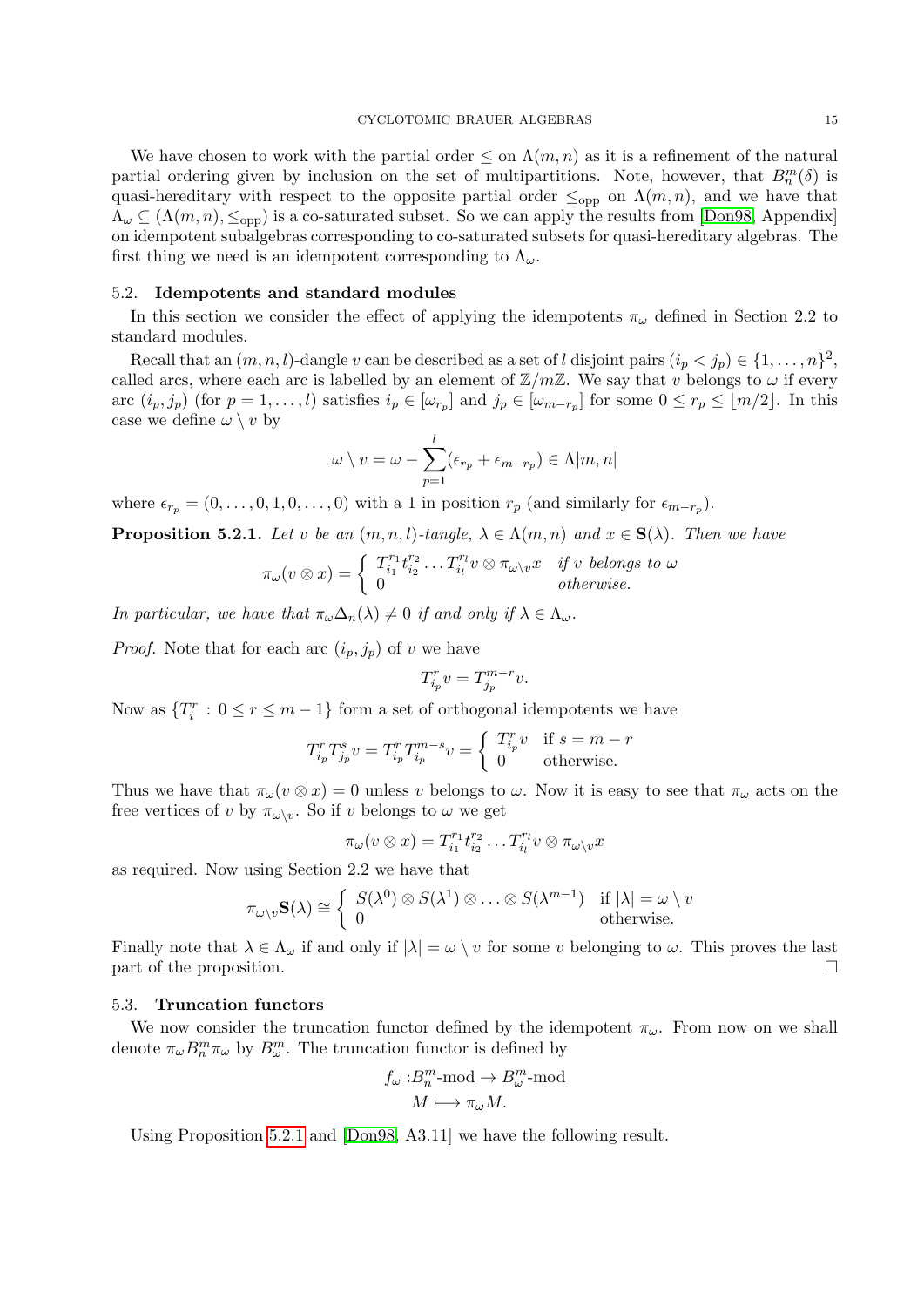**Proposition 5.3.1.** (i) A complete set of non-isomorphic simple  $B^m_\omega$ -modules is given by

$$
\{f_{\omega}L_n(\lambda)\,:\,\lambda\in\Lambda_{\omega}\}.
$$

(ii) A complete set of non-isomorphic indecomposable projective  $B^m_\omega$ -modules is given by

$$
\{f_{\omega}P_n(\lambda) : \lambda \in \Lambda_{\omega}\}.
$$

(iii) The algebra  $B^m_\omega$  is a quasi-hereditary algebra with respect to the partial order  $\leq_{\text{opp}}$  on  $\Lambda_\omega$ . Its standard modules are given by  $f_{\omega} \Delta_n(\lambda)$  for all  $\lambda \in \Lambda_{\omega}$ .

For  $M \in B_n^m$ -mod we write  $M \in \mathcal{F}_{\omega}(\Delta)$  to indicate that M has a filtration with subquotients belonging to  $\{\Delta_n(\lambda) : \lambda \in \Lambda_\omega\}.$ 

**Proposition 5.3.2** (A3.13 [\[Don98\]](#page-18-8)). Let  $X, Y \in B_n^m$ -mod with  $X \in \mathcal{F}_{\omega}(\Delta)$ . For all  $i \geq 0$  we have  $\mathrm{Ext}^i_{B^m_m}(X,Y) \cong \mathrm{Ext}^i_{B^m_\omega}(f_\omega X, f_\omega Y).$ 

As  $P_n(\lambda) \in \mathcal{F}_{\omega}(\Delta)$  for all  $\lambda \in \Lambda_{\omega}$  and  $[\Delta_n(\mu) : L_n(\lambda)] = \dim \text{Hom}(P_n(\lambda), \Delta_n(\mu))$  we have the following corollary.

Corollary 5.3.3. For all  $\lambda, \mu \in \Lambda_{\omega}$  we have

<span id="page-16-0"></span>
$$
[\Delta_n(\mu): L_n(\lambda)] = [f_\omega \Delta_n(\mu): f_\omega L_n(\lambda)].
$$

## 5.4. The idempotent subalgebras  $B^m_\omega$

We now wish to understand the structure of these idempotent subalgebras. Therefore we start by considering the image, in  $B^m_\omega$ , of the generators of the cyclotomic Brauer algebra  $B^m_n$ .

**Lemma 5.4.1.** Let  $1 \leq i, j \leq n$  and let  $\omega$  be an m-composition of n. Then we have (i)  $\pi_{\omega} t_i^k \pi_{\omega} = \xi^{-kr} \pi_{\omega}$  if  $i \in [\omega_r]$  for some  $0 \le r \le m - 1$ . (ii)  $\pi_{\omega} t_{i,j} \pi_{\omega} \neq 0$  if and only if  $i, j \in [\omega_r]$  for some  $0 \leq r \leq m - 1$ . (iii)  $\pi_{\omega}e_{i,j}\pi_{\omega} \neq 0$  if and only if  $i \in [\omega_r]$  and  $j \in [\omega_{m-r}]$  for some  $0 \leq r \leq m-1$ .

*Proof.* This follows from the definition of  $\pi_{\omega}$ , equation [\(4.2.1\)](#page-11-2) and the fact that the  $T_i^r$ 's for  $0 \leq$  $r \leq m-1$  (and fixed i) are orthogonal idempotents.

We now state the main result of this section.

**Theorem 5.4.2.** Let  $\omega$  be an m-composition of n. The algebra  $B_{\omega}^{m}$  is isomorphic to a product of Brauer and walled Brauer algebras with parameters  $\overline{\delta}_r$  for  $0 \leq r \leq \overline{m/2}$ . More specifically

$$
B^m_\omega \cong B(\omega_0, \overline{\delta}_0) \otimes \bigotimes_{r=1}^{\lfloor m/2 \rfloor} WB(\omega_r, \omega_{m-r}, \overline{\delta}_r)
$$

if m is odd, and

$$
B_{\omega}^{m} \cong B(\omega_{0}, \overline{\delta}_{0}) \otimes \left( \bigotimes_{r=1}^{(m/2)-1} WB(\omega_{r}, \omega_{m-r}, \overline{\delta}_{r}) \right) \otimes B(\omega_{m/2}, \overline{\delta}_{m/2})
$$

if m is even.

Remark 5.4.3. In our definition of multiplication for  $B_n^m$  we chose one of two possible orientations of the closed loops. Had we favoured the alternative orientation, the above proposition would be stated in terms of the conjugate parameters  $\overline{\delta}_r$  such that  $m/2 \le r \le m-1$ . This makes no difference to the representation theory as we obtain non-semisimple specialisations only when these parameters are integral — in which case  $\overline{\delta}_r = \overline{\delta}_{m-r}$ .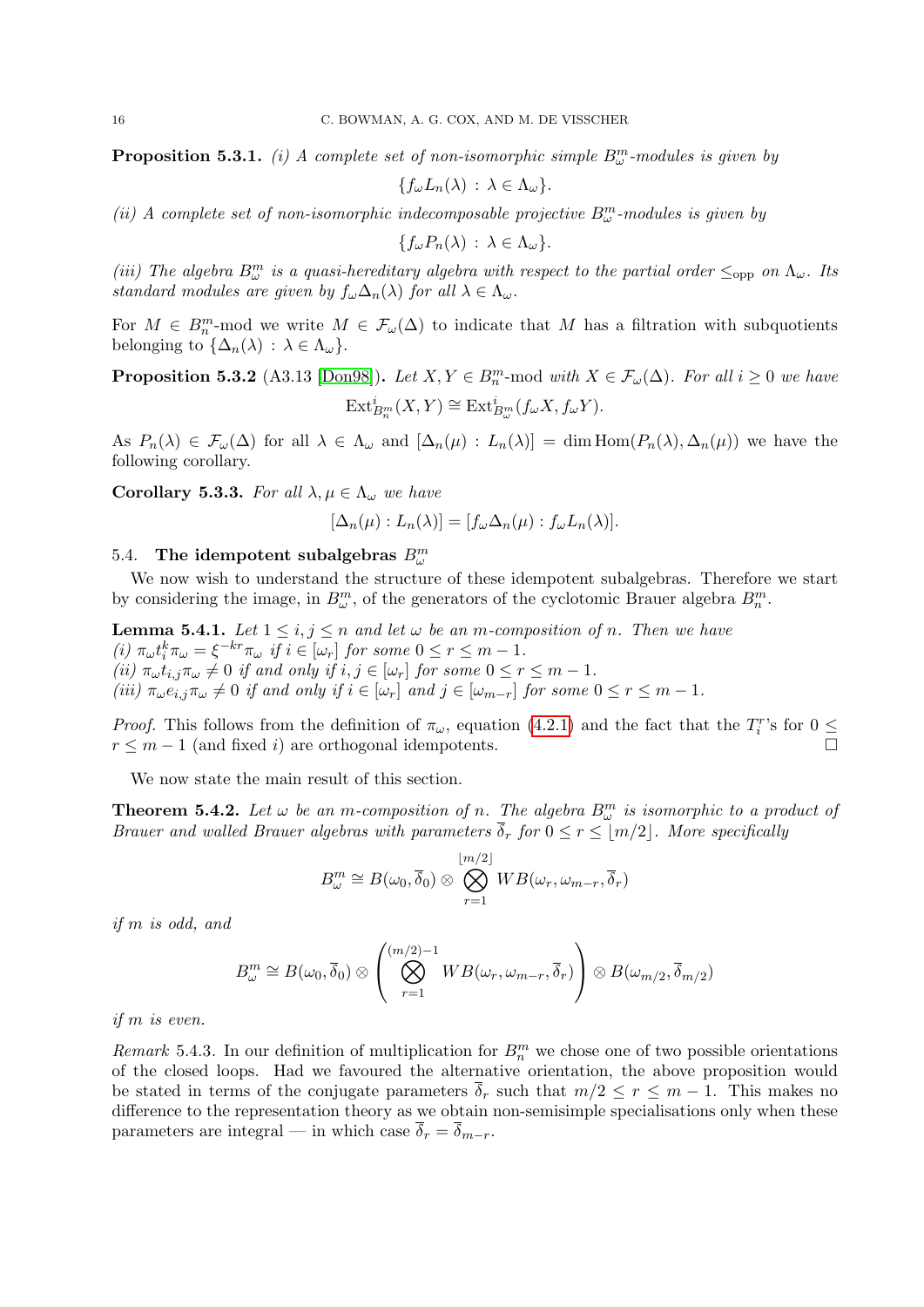*Proof.* We will assume that m is even in the proof. The case m odd is obtained by ignoring all the terms corresponding to  $m/2$ .

<span id="page-17-0"></span>We view the tensor product of Brauer and walled Brauer algebras as a diagram algebra spanned by certain Brauer diagrams with  $n$  northern and southern nodes. More precisely, as vector spaces, we embed  $B(\omega_0, \overline{\delta}_0) \otimes \left( \bigotimes_{0 \leq r \leq m/2} WB(\omega_r, \omega_{m-r}, \overline{\delta}_r) \right) \otimes B(\omega_{m/2}, \overline{\delta}_{m/2})$  into the vector space  $B(n)$ by partitioning the n northern and southern nodes according to  $\omega$ , that is we draw a wall after the first  $\omega_0$  nodes, then another wall after the next  $\omega_1$  nodes, etc. We embed the diagrams in  $B(\omega_0, \delta_0)$  using the first  $\omega_0$  northern and southern nodes. For  $0 < r < m/2$  we embed the diagrams in  $B(\omega_r, \omega_{m-r}, \overline{\delta_r})$  using all nodes  $i, \overline{i} \in [\omega_r]$  or  $[\omega_{m-r}]$ . Finally, we embed  $B(\omega_{m/2}, \overline{\delta}_{m/2})$  using all nodes  $i, \overline{i} \in [\omega_{m/2}]$ . An example of such a digram is given in Figure [12.](#page-16-0)



Figure 12. An example of the embedding of

$$
B(3,\overline{\delta}_0)\otimes WB(2,3,\overline{\delta}_1)\otimes WB(3,1,\overline{\delta}_2)\otimes B(2,\overline{\delta}_3)
$$

into  $B(14)$  corresponding to the 6-composition  $\omega$  of 14 given by  $\omega = (3, 2, 3, 2, 1, 3)$ .

Now the multiplication is given by concatenation. Note that each closed loop obtained by concatenation only contains nodes  $i \in [\omega_r]$  or  $[\omega_{m-r}]$  for some  $0 \le r \le \lfloor m/2 \rfloor$ ; we then remove this closed loop and multiply by the scalar  $\delta_r$ .

We denote by  $\sigma_{i,j}$ , resp.  $u_{i,j}$ , the unoriented version of  $t_{i,j}$ , resp.  $e_{i,j}$ . Now define the map

$$
\phi: B_{\omega}^m \to B(\omega_0, \overline{\delta}_0) \otimes \left( \bigotimes_{0 < r < m/2} WB(\omega_r, \omega_{m-r}, \overline{\delta}_r) \right) \otimes B(\omega_{m/2}, \overline{\delta}_{m/2})
$$

on generators by setting  $\phi(\pi_{\omega}) = 1$ ,  $\phi(\pi_{\omega} t_{i,j} \pi_{\omega}) = \sigma_{i,j}$  for all  $i < j \in [\omega_r]$  for some  $0 \le r \le m - 1$ , and  $\phi(\pi_{\omega}e_{i,j}\pi_{\omega})=u_{i,j}$  for all  $i < j$  with  $i \in [\omega_{r}]$  and  $j \in [\omega_{m-r}]$  for some  $0 \leq r \leq [m/2]$ . It is clear from the description in terms of diagrams that  $\phi$  gives a bijection and that all the relations involving only the  $\sigma_{i,j}$ 's, or the  $\sigma_{i,j}$ 's and the  $u_{i,j}$ 's are satisfied. It remains to show that for  $i \in [\omega_r]$ and  $j \in [\omega_{m-r}]$  we have  $(\pi_{\omega} e_{i,j} \pi_{\omega})^2 = \overline{\delta_r} (\pi_{\omega} e_{i,j} \pi_{\omega})$ . Now we have

$$
(\pi_{\omega}e_{i,j}\pi_{\omega})^{2} = \pi_{\omega}e_{i,j}\pi_{\omega}e_{i,j}\pi_{\omega}
$$
  
\n
$$
= \pi_{\omega}e_{i,j}T_{i}^{r}T_{j}^{m-r}e_{i,j}\pi_{\omega}
$$
  
\n
$$
= \pi_{\omega}e_{i,j}(T_{i}^{r})^{2}e_{i,j}\pi_{\omega}
$$
  
\n
$$
= \pi_{\omega}e_{i,j}T_{i}^{r}e_{i,j}\pi_{\omega}
$$
  
\n
$$
= \sum_{a=0}^{m-1} \xi^{ar}\pi_{\omega}e_{i,j}t_{i}^{a}e_{i,j}\pi_{\omega} = \sum_{a=0}^{m-1} \xi^{ar}\delta_{a}\pi_{\omega}e_{i,j}\pi_{\omega} = \overline{\delta_{r}}(\pi_{\omega}e_{i,j}\pi_{\omega}).
$$

#### 5.5. Homomorphisms and decomposition numbers

Recall that the standard modules for the classical Brauer algebra  $B(n, \delta)$  are indexed by partitions  $\lambda$  of  $n-2l$  for  $0 \leq l \leq \lfloor n/2 \rfloor$ . For each partition  $\lambda$  of  $n-2l$ , the standard  $B(n,\delta)$ -module  $\Delta_{B(n)}(\lambda)$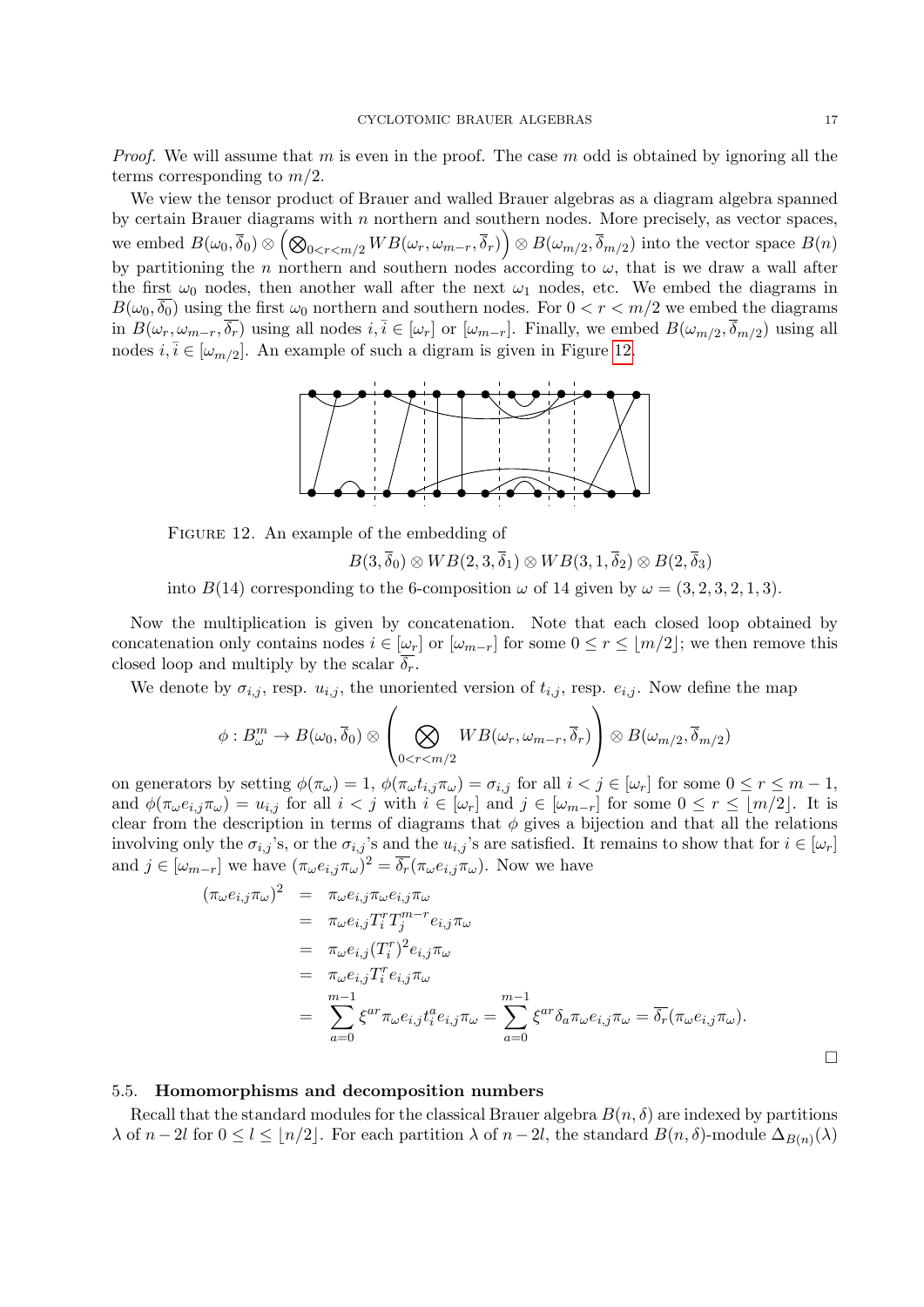can be constructed by inflating the Specht module  $S(\lambda)$  along  $V(1,n,l)$ , and it has simple head  $L_{B(n)}(\lambda)$ . The standard modules for the walled Brauer algebra  $WB(r, s, \delta)$  are indexed by bipartitions  $(\lambda, \mu)$  of  $(r - l, s - l)$  for  $0 \le l \le \min\{r, s\}$ . For each bi-partition  $(\lambda, \mu)$ , the standard  $WB(r, s, \delta)$ -module  $\Delta_{WB(r, s)}(\lambda, \mu)$  can be constructed similarly by inflating the tensor product of Specht modules  $S(\lambda) \otimes S(\mu)$  along the corresponding subspace of dangles, and it has simple head  $L_{WB(r,s)}(\lambda,\mu).$ 

**Proposition 5.5.1.** For  $\lambda \in \Lambda_{\omega}$  the module  $\Delta_n^{\omega}(\lambda) = f_{\omega} \Delta_n(\lambda)$  is isomorphic to

$$
\Delta_{B(\omega_0)}(\lambda^0) \otimes \bigotimes_{1 \leq r \leq \lfloor m/2 \rfloor} \Delta_{WB(\omega_r,\omega_{m-r})}(\lambda^r, \lambda^{m-r}) \otimes \Delta_{B(\omega_{m/2})}(\lambda^{m/2})
$$

(under the isomorphism given in Theorem [5.4.2\)](#page-15-0) where we ignore the last term when m is odd.

*Proof.* By Proposition [5.3.1\(](#page-15-1)iii), we know that  $f_\omega \Delta_n(\lambda)$  is a standard module. So we only need to show that it is labelled by the same partition. Now the required tensor product of standard modules is characterised by the fact that when we localise this module to

$$
B(|\lambda^0|) \otimes \left(\bigotimes_{1 \leq r \leq \lfloor m/2 \rfloor} WB(|\lambda^r|, |\lambda^{m-r}|)\right) \otimes B(|\lambda^{m/2}|)
$$

we get a module isomorphic to

$$
S(\lambda^0)\otimes\left(\bigotimes_{1\leq r\leq \lfloor m/2\rfloor}(S(\lambda^r)\otimes S(\lambda^{m-r}))\right)\otimes S(\lambda^{m/2}).
$$

But it is clear that  $f_{\omega} \Delta_n(\lambda)$  satisfies this condition using Proposition [5.2.1](#page-14-0) and Section [2.3.1.](#page-5-1)  $\Box$ 

**Corollary 5.5.2.** Let  $\lambda, \mu \in \Lambda(m,n)$  and define  $\omega = |\lambda|$ . Then (i)  $\text{Hom}_{B_n^m}(\Delta_n(\lambda), \Delta_n(\mu))$  is isomorphic to

$$
\text{Hom}_{B(\omega_0, \overline{\delta_0})}(\Delta_B(\lambda^0), \Delta_B(\mu^0)) \otimes \bigotimes_{0 < r < m/2} \text{Hom}_{WB(\omega_r, \omega_{m-r}, \overline{\delta_r})}(\Delta_{WB}(\lambda^r, \lambda^{m-r}), \Delta_{WB}(\mu^r, \mu^{m-r}))
$$
\n
$$
\otimes \text{Hom}_{B(\omega_{m/2}, \overline{\delta_{m/2}})}(\Delta_B(\lambda^{m/2}), \Delta_B(\mu^{m/2})).
$$

(ii) The decomposition numbers  $[\Delta_n(\mu): L_n(\lambda)]$  factorise as

$$
[\Delta_B(\mu^0): L_B(\lambda^0)] \times \prod_{0 < r < m/2} [\Delta_{WB}(\mu^r, \mu^{m-r}): L_{WB}(\lambda^r, \lambda^{m-r})] \times [\Delta_B(\mu^{m/2}): L_B(\lambda^{m/2})].
$$

<span id="page-18-5"></span><span id="page-18-0"></span>(We ignore the last term in  $(i)$  and  $(ii)$  when m is odd).

<span id="page-18-3"></span><span id="page-18-2"></span>*Proof.* By localisation [\(3.2.3\)](#page-7-3), we can always assume that  $\lambda$  is an m-partition of n. Now, we have seen in Corollary [4.2.2](#page-13-1) that a necessary condition for a non-zero homomorphism (or decomposition number) is that  $\lambda \geq \mu$ . Thus we have  $\lambda, \mu \in \Lambda_{\omega}$  where  $\omega = |\lambda|$ . We then obtain the results using Propositions 5.5.1 and 5.3.2 and Corollary 5.3.3. Propositions [5.5.1](#page-17-0) and [5.3.2](#page-15-2) and Corollary [5.3.3.](#page-15-3)

<span id="page-18-6"></span><span id="page-18-4"></span><span id="page-18-1"></span>Remark 5.5.3. Let  $\omega$  be an m-composition of n and let  $\lambda, \mu \in \Lambda_{\omega}$ . Then, using Proposition [5.3.2,](#page-15-2) we have more generally that

$$
\mathrm{Ext}^i_{B_n^m}(\Delta_n(\lambda), \Delta_n(\mu)) \cong \mathrm{Ext}^i_{B_\omega^m}(\Delta_n^{\omega}(\lambda), \Delta_n^{\omega}(\mu))
$$

<span id="page-18-8"></span><span id="page-18-7"></span>for all  $i \geq 0$ .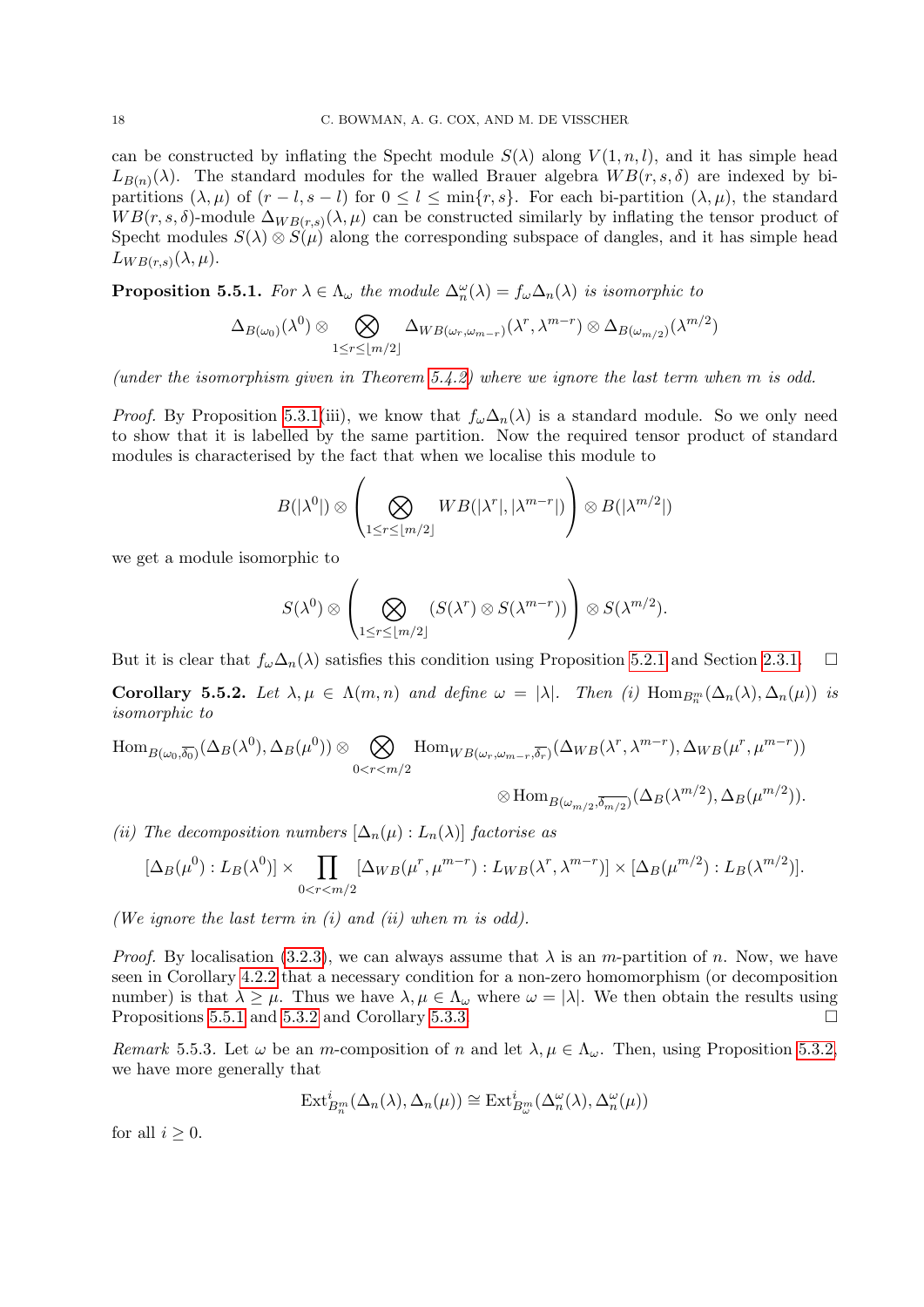<span id="page-19-1"></span>Remark 5.5.4. (i) With this factorisation of the decomposition numbers at hand, one can easily deduce the block structure of  $B_n^m$  (in terms of that of the walled and classical Brauer algebras).

<span id="page-19-12"></span><span id="page-19-9"></span><span id="page-19-7"></span>(ii) The decomposition numbers for the Brauer and walled Brauer algebras in characteristic zero are known by [\[Mar\]](#page-19-5) and [\[CD11\]](#page-18-0), and so we have determined the decomposition numbers for the cyclotomic Brauer algebra in characteristic zero.

## 6. Appendix: The unoriented cyclotomic Brauer algebra

<span id="page-19-11"></span><span id="page-19-8"></span><span id="page-19-5"></span><span id="page-19-0"></span>There is another version of the cyclotomic Brauer algebra, which we will denote by  $\tilde{B}_n^m(\delta)$ , spanned by unoriented reduced  $(m, n)$ -diagrams. As a vector space, it coincides with  $B_n^m$  but the multiplication is simply given by concatenation, addition (in  $\mathbb{Z}/m\mathbb{Z}$ ) of the labels on each strands, and replacing any closed loop labelled by r with scalar multiplication by  $\delta_r$ .

<span id="page-19-10"></span><span id="page-19-6"></span><span id="page-19-2"></span>All the arguments in this paper apply to the unoriented cyclotomic Brauer algebra as well, and it turns out that the corresponding idempotent subalgebras are isomorphic to a tensor product of classical Brauer algebras in this case. Hence this gives a factorisation of the decomposition numbers of  $\tilde{B}_n^m$  as a product of decomposition numbers for the classical Brauer algebras. We will now briefly sketch the modifications required.

<span id="page-19-4"></span><span id="page-19-3"></span>The algebra  $\tilde{B}_n^m$  is still an iterated inflation of the algebras  $H_n^m$  but along the spaces of unoriented dangles. All the results in Section 3 hold as before if we replace  $m - r$  by r in Lemma [3.2.2\(](#page-7-1)ii) and Proposition [3.2.4.](#page-8-0) In Section 4, note that in equation  $(4.2.1)$  and equation  $(4.2.2)$  we have to replace  $m - r$  with r again. Now following the argument in Section 4.2 we obtain

$$
[\Delta_n(\lambda)\downarrow_{H_n^m}: \mathbf{S}(\mu)] = \prod_{0 \le j \le m-1} \sum_{\substack{\eta \vdash 2a_j \\ \eta \text{ even}}} c_{\lambda^j, \eta}^{\mu^j}.
$$

We modify the partial ordering  $\leq$  and  $\leq$  accordingly. For  $\omega, \omega' \in \Lambda[m,n]$  we set  $\omega \leq \omega'$  if and only if  $\omega_r - \omega'_r \ge 0$  and  $\omega_r - \omega'_r$  is even for all  $0 \le r \le m-1$ . We then define  $\le$  on  $\Lambda(m,n)$  by setting  $\lambda \leq \mu$  if and only if  $|\lambda| \leq |\mu|$  and  $\lambda^r \subseteq \mu^r$  for all  $0 \leq r \leq m-1$ . We then have that Corollory [4.2.2](#page-13-1) holds with respect to this new partial order. In Section 5 we can define the co-saturated subset  $\Lambda_{\omega}$  as before (using the new partial order). Replacing  $m - r$  with r throughout the arguments we obtain that

$$
\tilde{B}_{\omega}^m \cong \bigotimes_{0 \leq r \leq m-1} B(\omega_r, \overline{\delta_r}),
$$

and hence we get the required factorisation of homomorphisms between standard modules and of decomposition numbers.

#### **REFERENCES**

- [Bow] C. Bowman, *Brauer algebras of type* C *are cellularly stratified*, Math. Proc. Camb. Phil. Soc., to appear.
- [CD11] A. G. Cox and M. De Visscher, *Diagrammatic Kazhdan-Lusztig theory for the (walled) Brauer algebra*, J. Algebra 340 (2011), 151–181.
- [CDDM08] A. G. Cox, M. De Visscher, S. Doty, and P. P. Martin, *On the blocks of the walled Brauer algebra*, J. Algebra 320 (2008), 169–212.
- [CDM09] A. G. Cox, M. De Visscher, and P. P. Martin, *The blocks of the Brauer algebra in characteristic zero*, Representation Theory 13 (2009), 272–308.
- [CLY] A. Cohen, S. Liu, and S. Yu, *Brauer algebra of type* C, preprint (2011) available at [arXiv:1101.3416](http://arxiv.org/abs/1101.3416).
- [CMPX06] A. G. Cox, P. P. Martin, A. E. Parker, and C. Xi, *Representation theory of towers of recollement: theory, notes, and examples*, J. Algebra 302 (2006), 340–360.
- [DM02] R. Dipper and A. Mathas, *Morita equivalences of Ariki-Koike algebras*, Math. Z. 240 (2002), 579–610.
- [Don98] S. Donkin, *The* q*-Schur algebra*, LMS Lecture Notes Series, vol. 253, Cambridge University Press, 1998. [DWH99] W. F. Doran, D. B. Wales, and P. J. Hanlon, *On the semisimplicity of the Brauer centralizer algebras*, J. Algebra 211 (1999), 647–685.